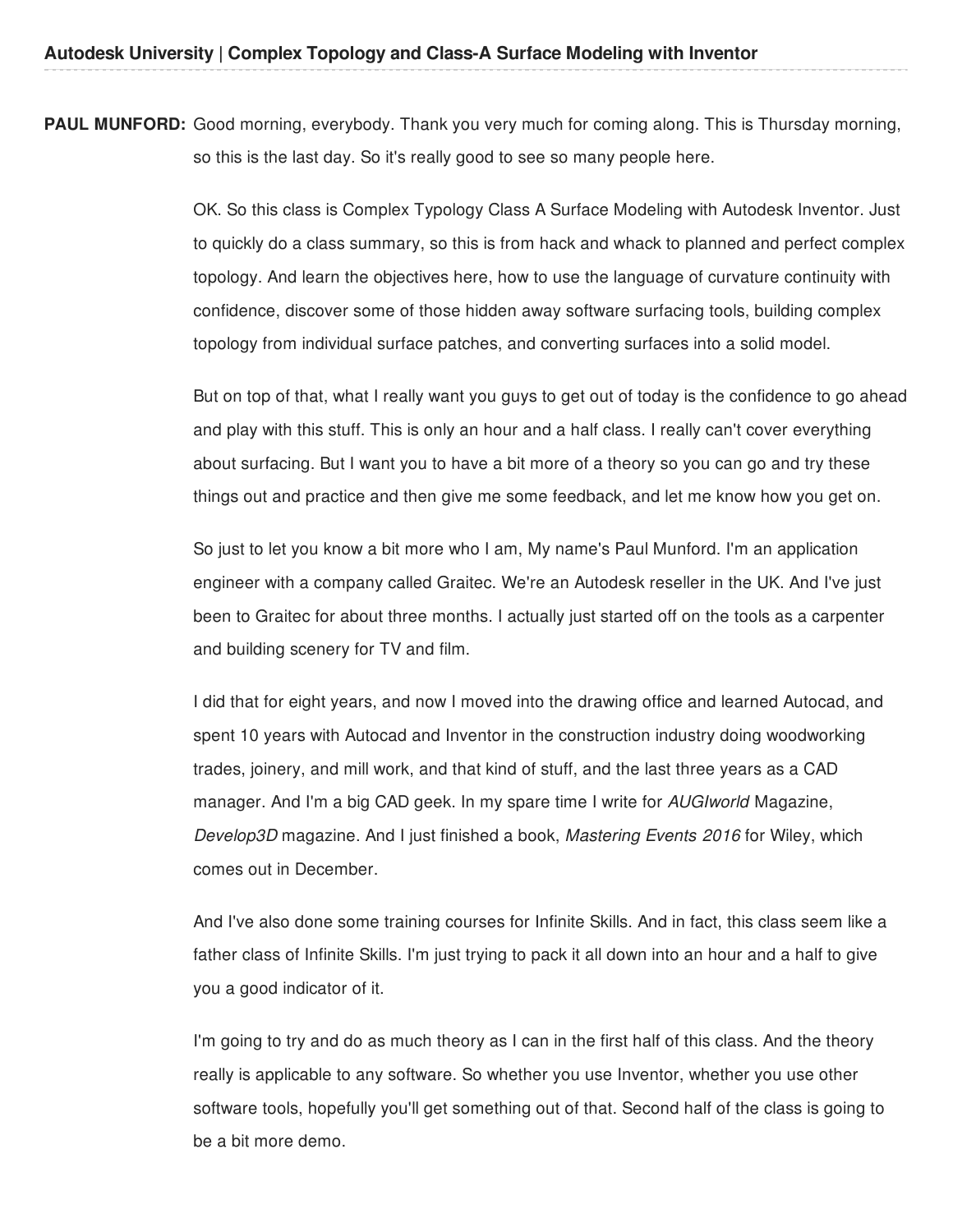So I'll be up in the machine. I'll be showing some stuff inside inventor. I'm happy to keep it a bit of a dialog. So if I do you go fast, or if you want to see me do something again, then just shout out.

OK. So what is surfacing? So surfacing modeling is creating kind of more organic shapes, industrial design. And it's a method of modeling using surface patches. We create one surface at a time. And a surface, what is a surface?

A surface can be considered to be an infinitely thin skin stretched between boundary geometry. Typically surfaces are open, but we can close them off once. Once we close them off, we can turn them into solids. So a solid is an enclosed volume completely surrounded by faces that can then have Information attached to it, like weight or mass and that kind of thing.

I also want you to define difference between prismatic and nerve surfaces. So prismatic surfaces are pretty much built out of lines and arcs. And prismatic modeling is what most people do with [INAUDIBLE]. It's a standard thing. So it's rectangles, circles, pyramids, that kind of stuff.

The last example over here would be considered a nurb surface. So a nurb surface is a surface built from splines. So why inventor? Well, I have to say, if you're really interested in surface modeling, you don't use inventor.

You'll need something like Alias. This class is really aimed at people who either don't have access to something like an Alias, or don't have time to learn it, or who pretty much 95% of the time you're very confident modeling with Inventor. And it's just that last 5%. It's just that kind of, when you get something a bit more complex, you're not quite sure where to start, which is why I want to cover so much of the theory because I really want to give you guys a sort of grounding, and how do I start, where do I start? So we use Inventor because that's what we got.

OK. So let's begin with a bit of theory about surface continuity. So when we're doing organic shapes, it's all about the smoothness, particularly where the shapes join at the seams. And where they join, that's called surface continuity. And that's the first thing they're going to look at and try to understand.

So curvature continuity is measured in units of g, which I believe just stands for geometry. So typically, if two lines aren't circles, if they don't touch, then there's no g. There's no continuity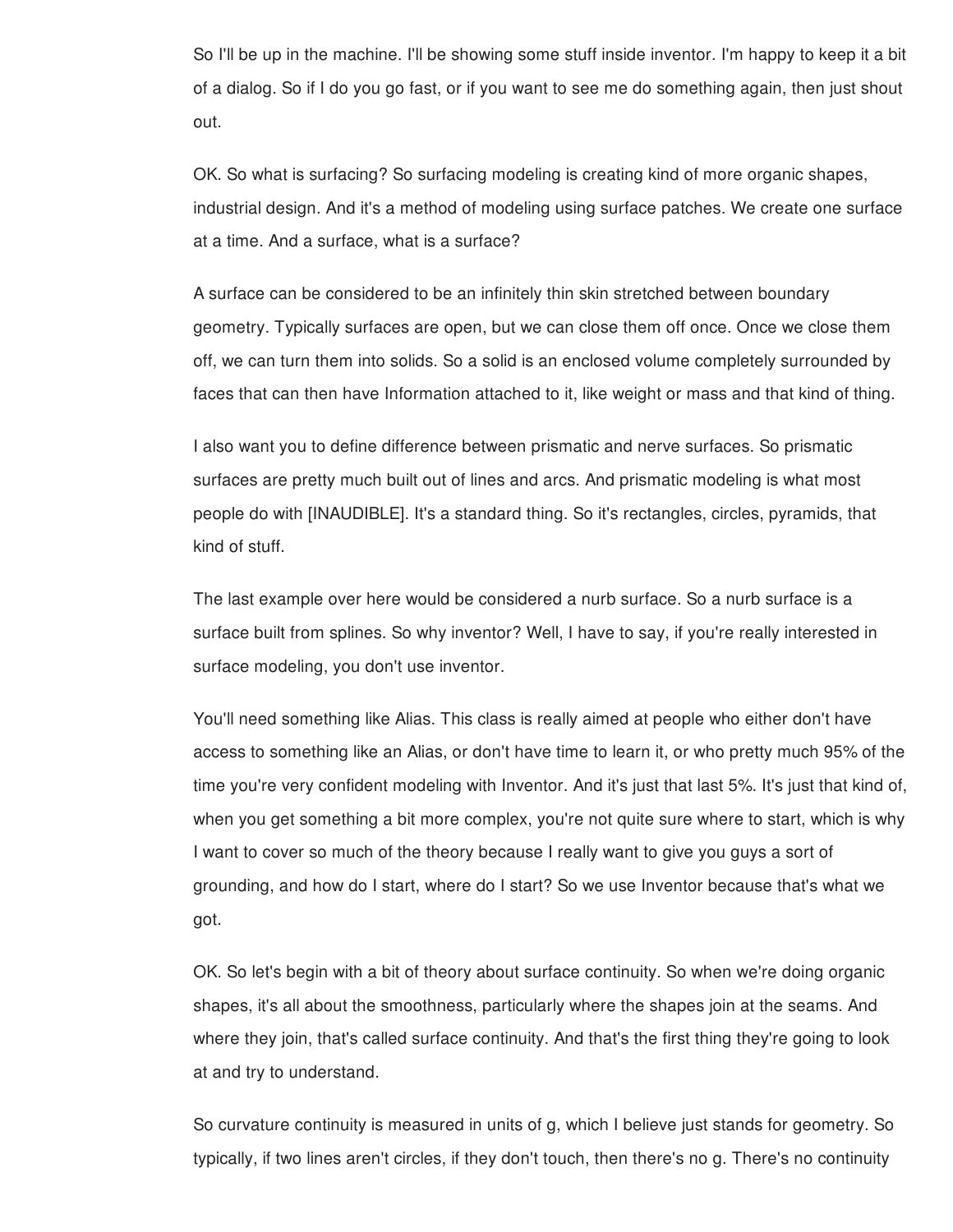between them at all. And I think of that like this.

You can have beautiful curves, they can look really great, but if they don't touch, you got no continuity. So the first degree of curvature continuity is touching. Usually, we're talking about G0, we're talking about something that comes to a sharp point. And you can see here the constraint we would use in Inventor to create 2D curvature continuity between two curves, would be a coincident constraint.

And I kind of think of that like this. So it's usually sharp curves, the kind of stuff you'd get with your prismatic modeling. Now, as we go through curvature continuity, what we're doing is we're matching information between the two curves. So we have to have touching to be able to have curvature continuity.

But as we start to match, we start to match properties. So the first property we're matching would be the Tangent Property. So the two curves are tangent to each other. And we call that G1. So one property is matching between the two curves.

So I think of that like the Batman car. This is in the Michael Keaton Batman, when the grappling hook comes out the side of the car, and grabs the lamppost, and it spins 390 degrees. So G1 is usually considered to be kind of engineering fillets.

So when you put a fillet on the sharp edge, and you get that tangent continuity between the sharp edge and the fillet, that's G1 continuity. The next one we would match up is curvature. So what we're matching here is we're matching the degree of curvature at the point where the two things meet.

OK. So if we had two arcs, the curvature would be consistent. In this case, we're doing spline. So the curvature can change along the degree of the spline. But at the point they meet, we got the same curvature. And just to backtrack slightly, I've got a tangent constraint on the last one. This one I'm using a G2 constraint.

OK? I've turned on the curvature cone here so you can see the degree of curvature on these two splines. And we know the degree of curvature is the same because the height right here is the same. So where those two curvature cones come in, we got the same degree of curvature. And I think of that like this.

This is like a race car with smooth curves coming in and out, smooth accelerations that goes around the corners. And this car's from *Battle of the Planets*. I used to watch them as a kid.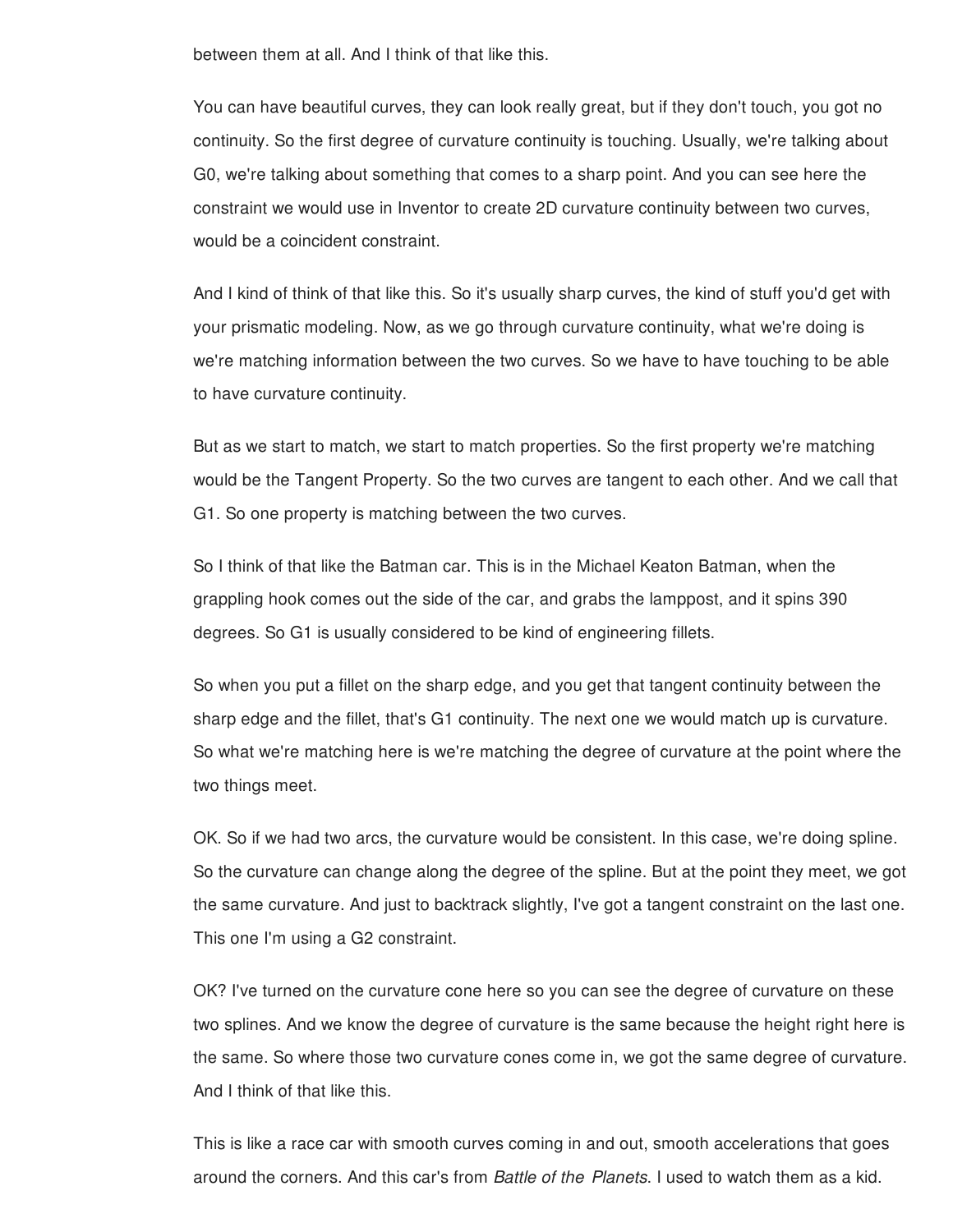And I was surprised to find it's actually called a G2 car. So that was pretty cool.

So the last degree that we're going to talk about today is acceleration. Now actually, you could continue matching properties. But realistically, G3 is as far as you would usually go in surfacing. And in fact, there is no G3 constraint in Inventor. So we can coax G3 out of inventor by careful manipulation. But it's not a standard out of the box thing.

So G3 matches. It's touching, it's tangent, it's got the same curvature where the two curves meet, and we have the same acceleration. And acceleration can be thought of the degree of changing curvature. So right here we start off with not much curvature where it's pretty straight.

And as we go up we got more and more curvature. And here we can see that the curvature cone graph here is tangent at the top as well as the two lines being tangent. Now, that tells us we've got G3 curvature continuity. And again, the only way you can get that is by manipulating that spline until you get that curvature continuity.

So I think about this. This is super smooth. This is as smooth as you can get. Now typically, you only really want G3 on some of your most important surfaces. So it's not something you're going to be doing all the time. But you can get it.

OK. So that was 2D curvature continuity. But the same rules apply with 3D curvature continuity. So we can see here again, G nothing. They're not touching. There is no continuity. G0 G-0 is typically touching but shark. G1 will be tangent. G2 is tangent plus curvature. And G3 is tagent plus curvature plus acceleration.

OK? So that's how we understand whether we've got smooth curvature in our model or not. OK. So I'm going to move onto another important concept. This is topology versus Geometry. So topology can be thought of as a number of faces and edges there are in your model. Geometry is the shape.

So on the left-hand side, I've got two surface models that have the same topology, one face with two seams there, one seam on the bottom and a seam up the side. On the right-hand side, I've got two models with the same geometry but different topology. So one has this seam going up the side and one is seamless.

OK. So we all know from the normal prismatic modeling that we do, that the same shape can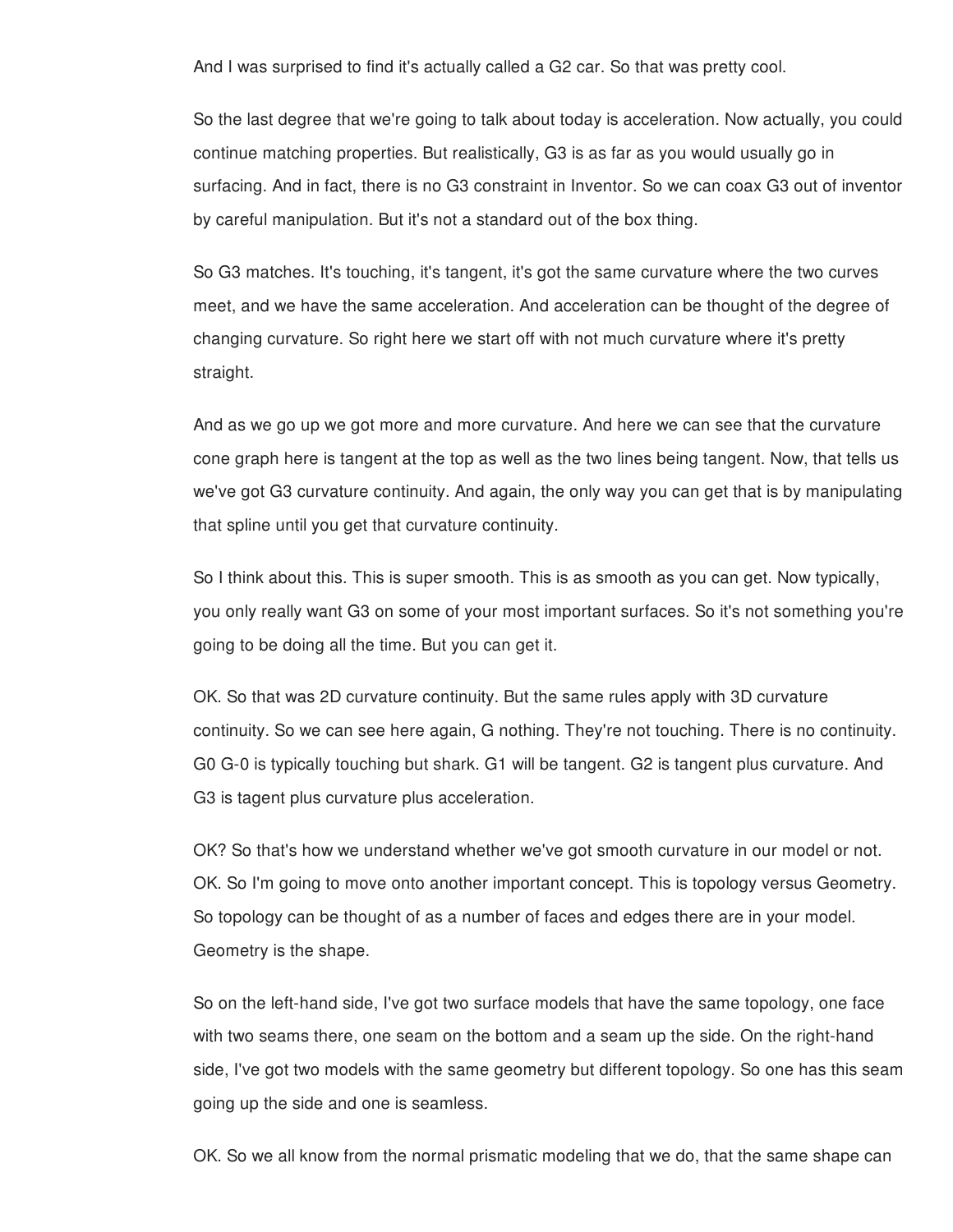be built in a number of different ways. So the way we describe that is using a number of different kinds of topology. And given the same shape, we probably will go-- probably in this room we'll all have a different approach. But it's worth thinking about your topology before we start the model.

Here's another important concept. And this is all stuff that I'll be using as I go through because I just want to make sure that there's a level of knowledge in the room. So I apologize if you know this stuff. But I can't assume that everyone knows it, so I'm going to just step through some of these words.

So this is surface normals. So the normal direction of a surface is really it's front and its back. And the normal direction can be thought of as a vector. A vector's coming off perpendicular to a surface. Now it's a little bit easier to see with work planes. So you may have noticed work planes have a distinctive, like usually an orange side, and the back side of it's blue.

So the orange side would be the face side. That's the normal direction of that work plane. Surfaces in inventor don't usually have an indicator of which side is the normal, which side is the face. You can usually tell. For example, if you thicken something, the direction it goes in is the normal direction. If you extrude some geometry, then it extrudes, that's the normal direction of the work plane that the sketch was hosted on.

OK? So again, it's just worth thinking about normals. It's worth thinking about how your faces, which normal direction you've got in your faces becomes important when we stitch them together later. OK. So this concept is called isoparms. Now, what you don't see in Inventor is you don't see how Inventor calculates surfaces. So I've tried to indicate that here using this analysis, this curvature cone analysis.

Isoparms are a grid. So inventor actually mathematically calculates surfaces as a grid. And it's a mesh square. OK? So this grid-- like in Autocad, you'd have Cartesian coordinates, x and ycoordinates. This grid for isoparms are known as Us and Vs. It's just the U and V direction of this grid.

But what's important to recognize is that inventor will always use a four-sided patch, so always a four-sided patch. So on the left-hand side here, we have a surface with a bit of a problem. You can see some of these patches don't have four sides. But in fact, they do. They are diverging into a single point.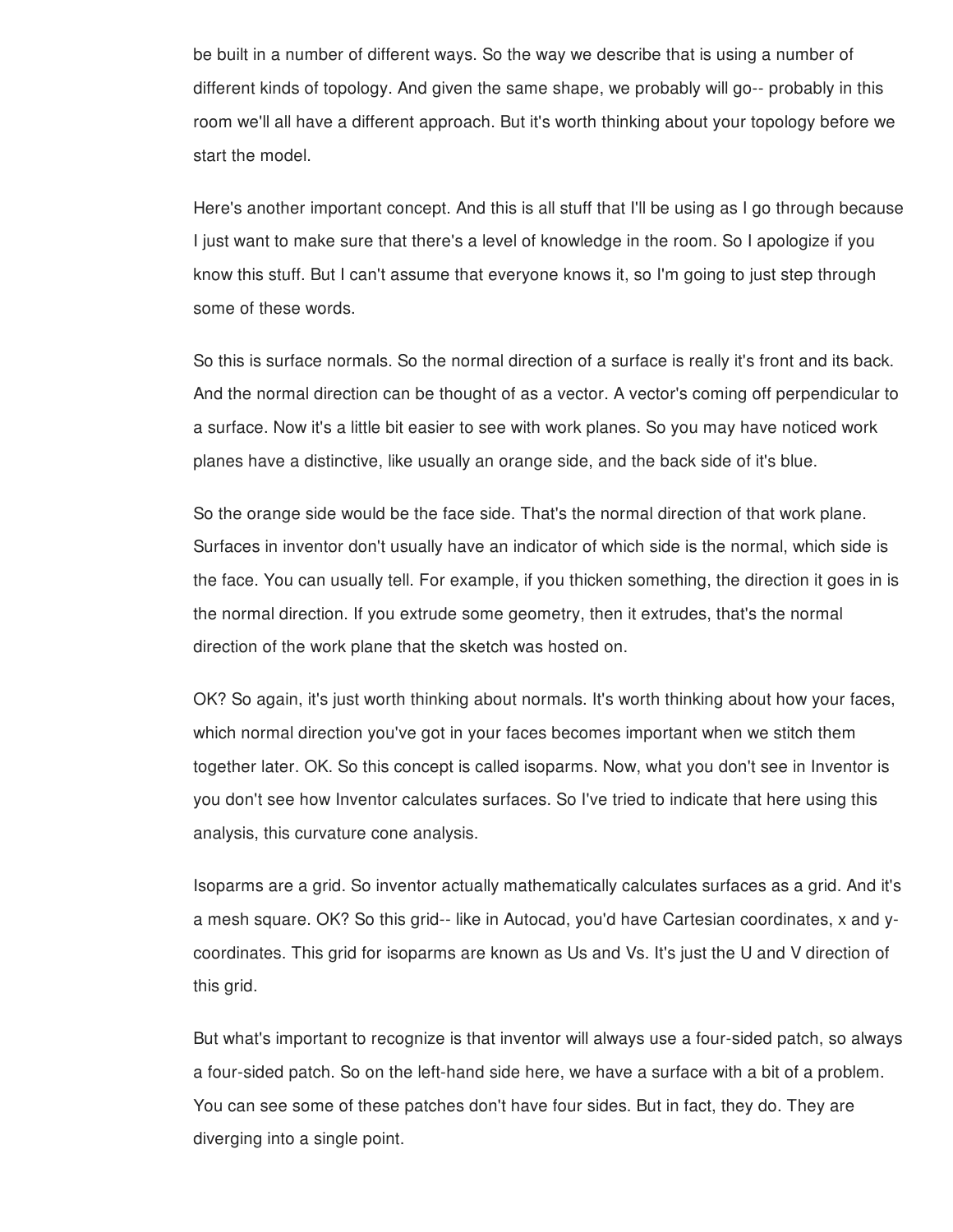That single point is known as a singularity because we have an edge in there, and everything calculated about that edge is being calculated as a 0 value. And not just Inventor, but any CAD system has a problem doing multiplication division of 0.

So you can build surfaces with singularities. And if that's your only surface in your model, that's great. But if you try and build more surfaces of that, you may have an issue. So I'll show you some techniques later to get around that. So that's isoparms.

OK. So there are a few things, a few phrases I'll be using I want to make sure everybody knew. So I'm going to talk briefly about patch layout. So when we're looking at something we'd like to build using surfacing, some we got to get smooth, surface continuity, the first thing we can think about is the theoretical sharp edge. So we can imagine when we take a square shape, and we apply a filet to it, the theoretical sharp edge is where the edges would have met before we applied the fillet.

So if it's something like this, the theoretical sharp edge would be somewhere right there. Now typically, it's a good idea to build to the sharp edge and then trim it back. So we got the edges, the theoretical sharp edge where they would meet. And then we can think about the blend line, so if we did a blend across that sharp edge, so we trim the surface back and apply a blend in there, where those blends need to start and finish.

OK? So one thing I struggle with in the past from the surface modeling is trying to put the blend lines in first, build the surface patch, and then blend. And that's just quite tricky to do. So I recommend you build to those theoretical sharp edges, then trim them back, then apply the blend in there.

So one more thing to think about after that, so typically you'd have three types of patches. So I'd say this is a primary patch. This is the first patch we're going to build. And we can build this without reference to anything else.

So typically, this might be a couple splines that are swept. And we could trim it back to make it that shape. Next, we'd have secondary patches. So these we've drawn up to that theoretical sharp edge. So secondary patches are patches that you have to build using existing geometry. You can't build them first, because you need to build a primary patch first.

And then the last set of patches would be the tertiary patches, which are usually those blends. So when we've trimmed them back, then we blend between the two. And there's one more,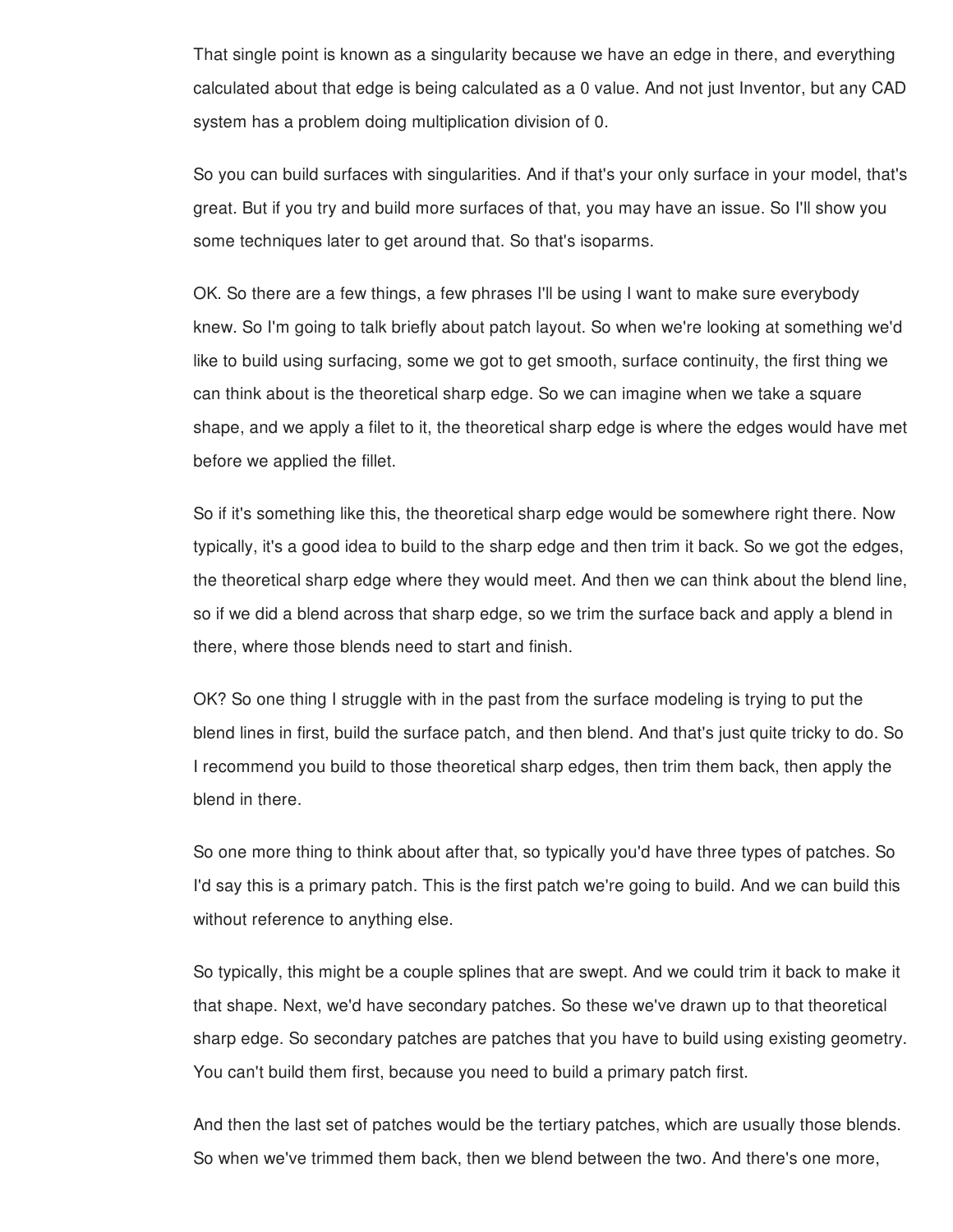construction surfaces.

So one limitation in inventor, if we create a line in a sketch, and extrude that line, we can't apply any continuity or tangency to the sketch plane. So we'd have to apply a surface going in the other direction first and use that as a construction surface. So it's a surface that may never appear in your model. And you'll just put it right in there so you can use it to create tangency.

And one last tip on thinking about your patches and planning your model is flow. So it's keeping your loft so your sweep's flowing in the same direction. So again, those isoparms are all flowing in the same direction. So they match up nicely.

If you sweep things in different directions, again, you can have issues trying to get continuity. So it doesn't really matter whether you go one way or whether you go the other way, as long as it's consistent. So that's just a tip, help you out there.

OK, so creating surfaces. So how do we create a surface with Autodesk Inventor? Well actually, you'll find the surface option just about everywhere. It's not the standard. If you create a closed profile with Inventor, it will create a solid. And a solid really could be thought of as a short cut. It's a collection of surfaces that have already been trimmed and stitched together into a solid.

If we have an open profile, that in most cases Inventor will by default pick the surface option, not always, but most of the time. But you can override it. You can choose it yourself. And then you can create your surfaces. So most commands here you'll find here have got a surface option in it. So you have to make sure you pick it.

The thick and offset one, just take a look at that one, kind of come back and talk about that in a second. So that's it. You found them everywhere. Editing surfaces, well, most of the surface edit tools are in the surface panel of the modeling tab. So we have the trim surface. So that allows us to trim a surface to a sketch or to another surface.

Split face. So split face works on surfaces too. And don't forget that a surface creates a surface body in your model. So you can use body commands as well. Thick and offset we just scoped out earlier, could be thought of as copying a face. So if you thick and offset a face, choose a surface option, set it to 0, then you'll [INAUDIBLE] and copy that face.

Now, do have copy object in Inventor. But if you copy object, its non-associative to the underlying geometry. So when you change the underlying geometry, that surface won't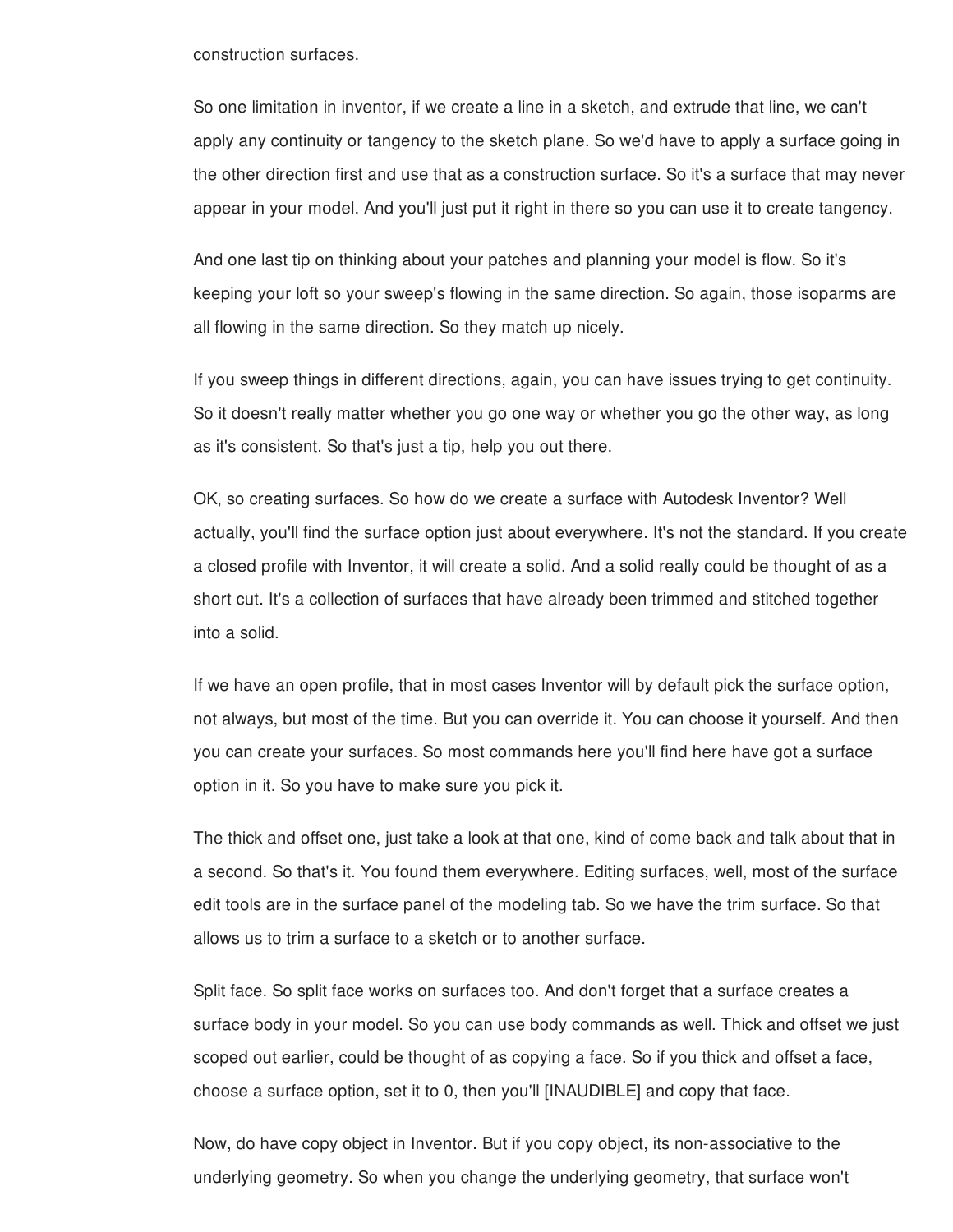update. If you use a thicker option, you can create a copy of a face that will update to the surface geometry underneath. So it's not something you would see. It's not intuitive, but it's a little tip.

So again, a surface will create a surface body. And you can operate on that body with some of the body commands. So if you want to move a surface, you can move a surface with the Move Body command. You just have to make sure you pick the body and not the surface. The Extend command-- so I go back in some of these tools here in the surface panel. The Extend command allows you to extend the surface. So you can select the edges and extend it. It's like untrimming it. So it's the opposite of Trim.

And then Rule Surface, so Rule Surface is new in 2016. I don't know if you have seen this one. So a Rue Surface allows you to select an edge of an existing surface and then create a surface of it off it that can be tangent or can be perpendicular to the edge. So that saves your hand to do it, like a line, and a sweep, and a 3D sweep around a curve. So that's a really helpful tool.

And the last one that could be thought of as a surface in too is Delete face. Now, one of things you'll notice, if you create a solid body in Inventor, you'll see a new body appear in the tree. If you delete a face, you'll see that body turn from a body into a surface body.

So by deleting a face, it's now open. It's no longer an enclosed volume. So even though it's gray, it's a surface. It's not a solid anymore.

Surfacing continuity tools. So again, these are kind of hidden away. A lot of people don't know they're there.

But in fact, in a lot of places, if you click on this little fellow at the end here, you'll have options to create curvature continuity between curves. And again, you'll notice we have G1, and we have G2. There is no G3. So if you want to create a G3 super smooth curvature continuity between services, it's all about how you create those splines that you then are going to build the services from.

OK. So that is a lot of the theory I want you to talk about. So it would helped you plan a more complex model. You can look at it in terms of its sharp edges, in terms of where you're going to put your blend lines in, in terms of the blends you're going to use, and some of the things that you think about in terms of curvature continuity.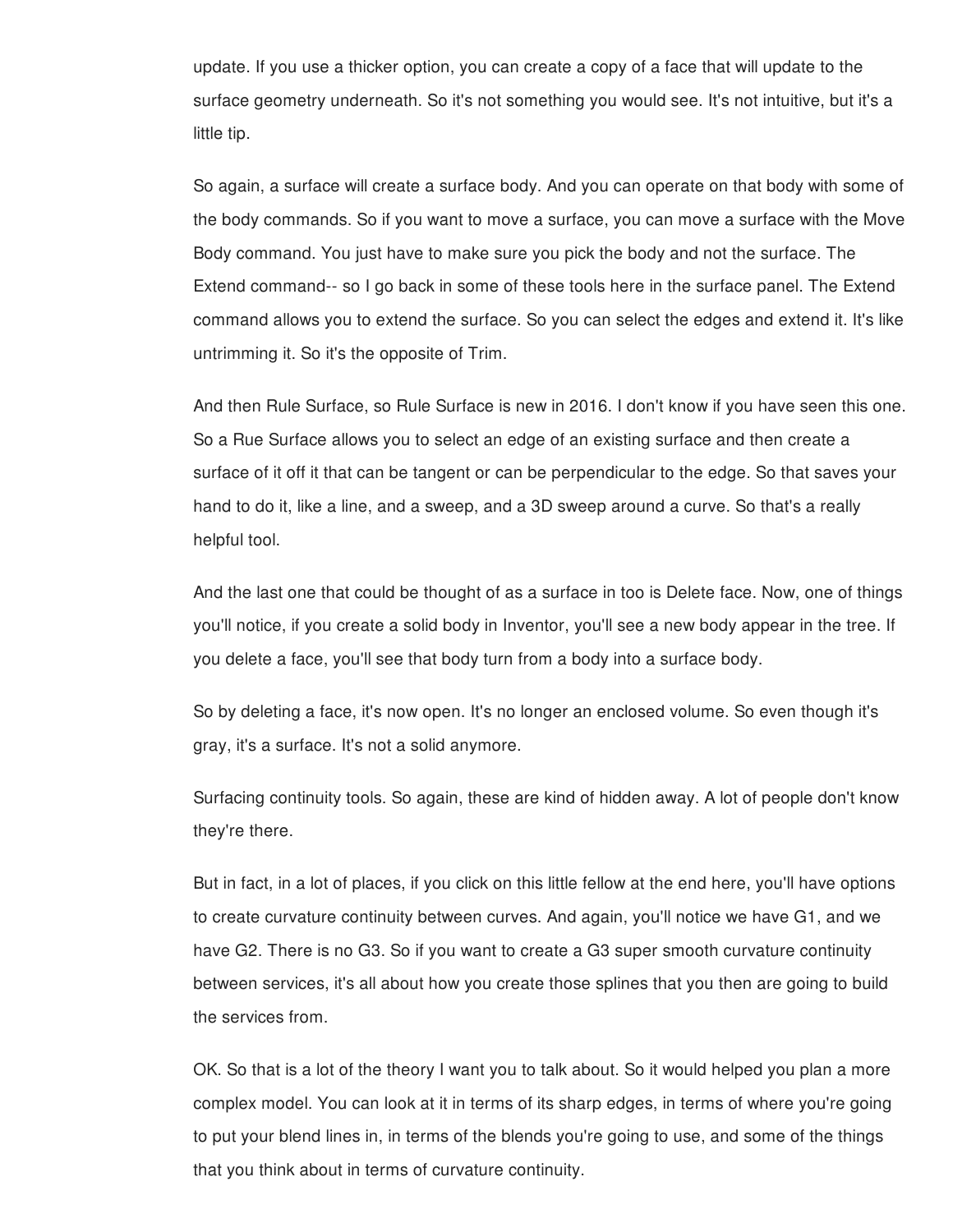So I'm now going to jump up here and start demoing stuff. OK. So there are two kinds of splines at Autodesk Inventor. There's the interpolation spline, and more recently we've got the CV spline. So I'm going to show you how these two things work.

So I will double click into this sketch. And you'll find the Interpolation Spline command up here tucked on the line. This is 2016. Sometimes the UI elements move around a bit. So I apologize if you're in a previous issue of Inventor. But this is 2016.

So I'm going to create an interpolation spline. And here's a tip. I recommend that when you create interpolation splines, you make it as simple as possible. So interpolation spline will create a curve between two points. Now we've created this curve, actually, we can apply curvature continuity to it using constraints because I'm using the G2 constraint there. And that is the best curve that Inventor can give me between those two original straight lines.

So I don't need to add anything else in there to get a nice blended curve. If you did want to add an additional fit point, just right click and choose Insert Point. There we go. And that will allow you to insert an additional point in there. And now you have a point that you can manipulate and move around to change the curvature.

You also have the option, if we right click somewhere near that point, we choose Activate Handle. When we activate the handle, that means we've got this handle that we can grab and pull and manipulate and push and pull around. And you can also dimension that point. You can dimension that handle.

Typically we do surface modeling, it's kind of underdimensioned or underconstrained, just because if you try to constrain every fit point in the spline you'd be there for a long time. So that is a lot different prismatic model. We like to lock everything down.

We also have the option here if we right click again to get a curvature handle. And the curvature handle allows us to adjust the degree of curvature around that point. And both of these I'd say can be dimensioned. This one is dimensioned. You can see it's a unitless value. So the highest that can be is 1, is a percentage of 1.

The curvature handle isn't just a radius. You've got to turn off the curvature. So here's a helpful thing. Sometimes when I'm working with interpolation splines, I can get out of control. So I just wanted to show you there's an option here to reset the handle or reset all the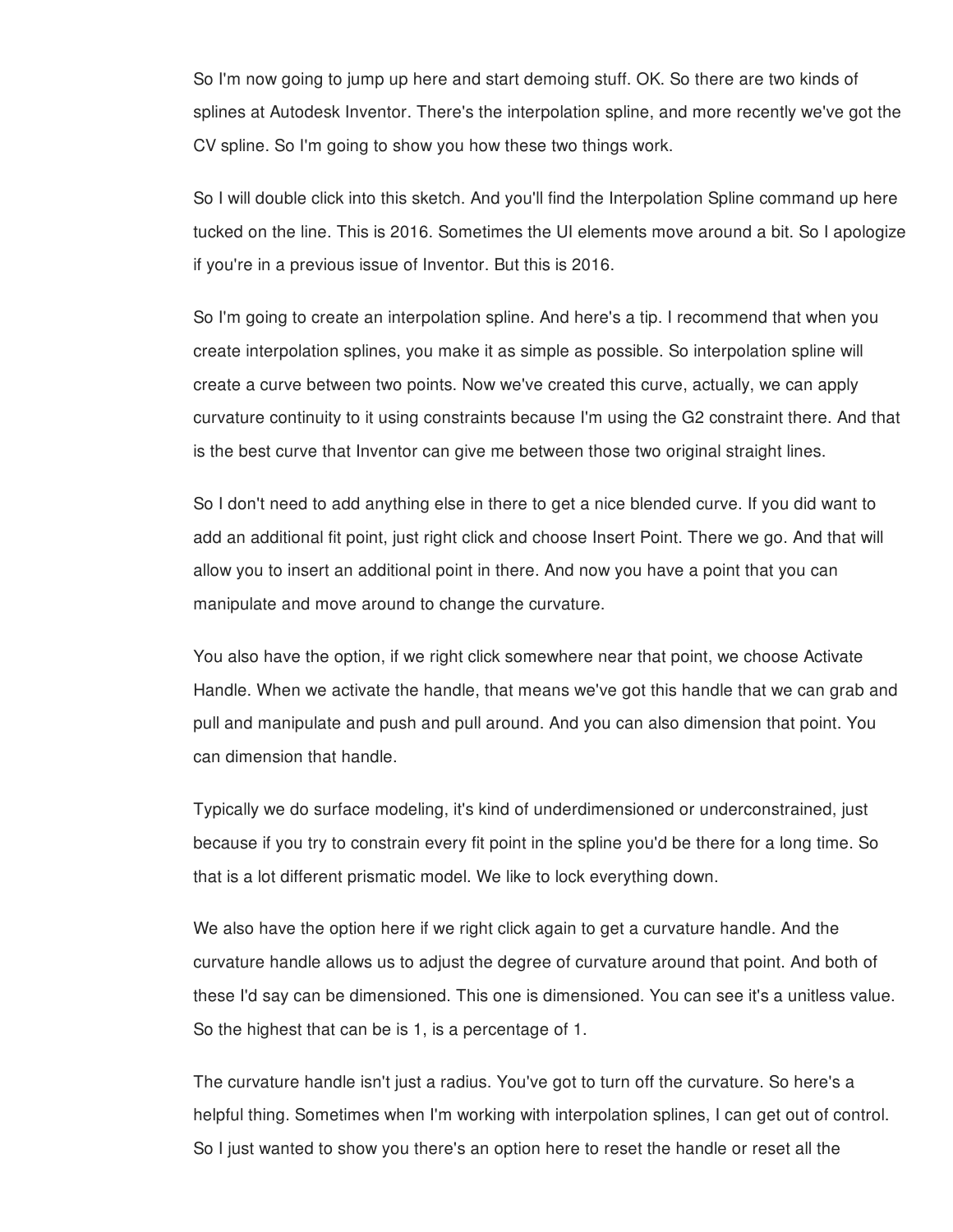handles. And if we click that, it just goes back to the best degree of curvature we can get again.

One more option we have, if we look at the display curvature, so this is the curvature cone graph that I showed you earlier. So if we click on this, we can see what kind of curvature we've got. And we can begin to understand these relationships between the existing lines and the line that we've got. So we manipulate this to try and get a smoother curvature looking our curvature cone graph to see what we've got.

One other option you've got here is to choose Apply Intention. And if we choose Apply Intention and we bring out this little dialogue, we can use to adjust the degree of tension in that spline and smooth it off a little bit.

But OK. So interpolation splines are what we've always had in Inventor. They can be kind of tricky to work with. I'd recommend that you have as little or fewer fit points as possible to give you the nicest curve. But we do have a relevant ability of newcomer, the control vertex spline, which I also have to show you.

This time when we create points the curve doesn't go through the points we created. Each of these points is known as a CV or control vertex. And our curve is always going to be tangent to the line that comes off it. So by moving the point, we can adjust the degree of curvature, which is a little bit easier to deal with. We can add additional points, and again, just by right click to use this time instead of vertex.

And what you'll notice is when I click to insert a vertex, it's basically dividing that. It's subdividing each of those lines. OK. So those lines are called holes. So you have one CV and two holes to adjust the degree of curvature in this CV spline.

And if we click, we now have two CVs and three holes. If we were to add another one, it will subdivide again. And that means you got more points to adjust the acceleration of that curve in different places. So that's way simpler. I want to show you a couple of slight more practical example about how you might use that.

So I've dropped in here a sketch. So this is something we're using as reference to begin our surface model. So which spine we use in which case? Well, one of the nice things about an interpolation spline is an interpolation spline will create a closed loop. So if I work my way around this sketch using it as reference, when I hover over the closing point-- I don't know if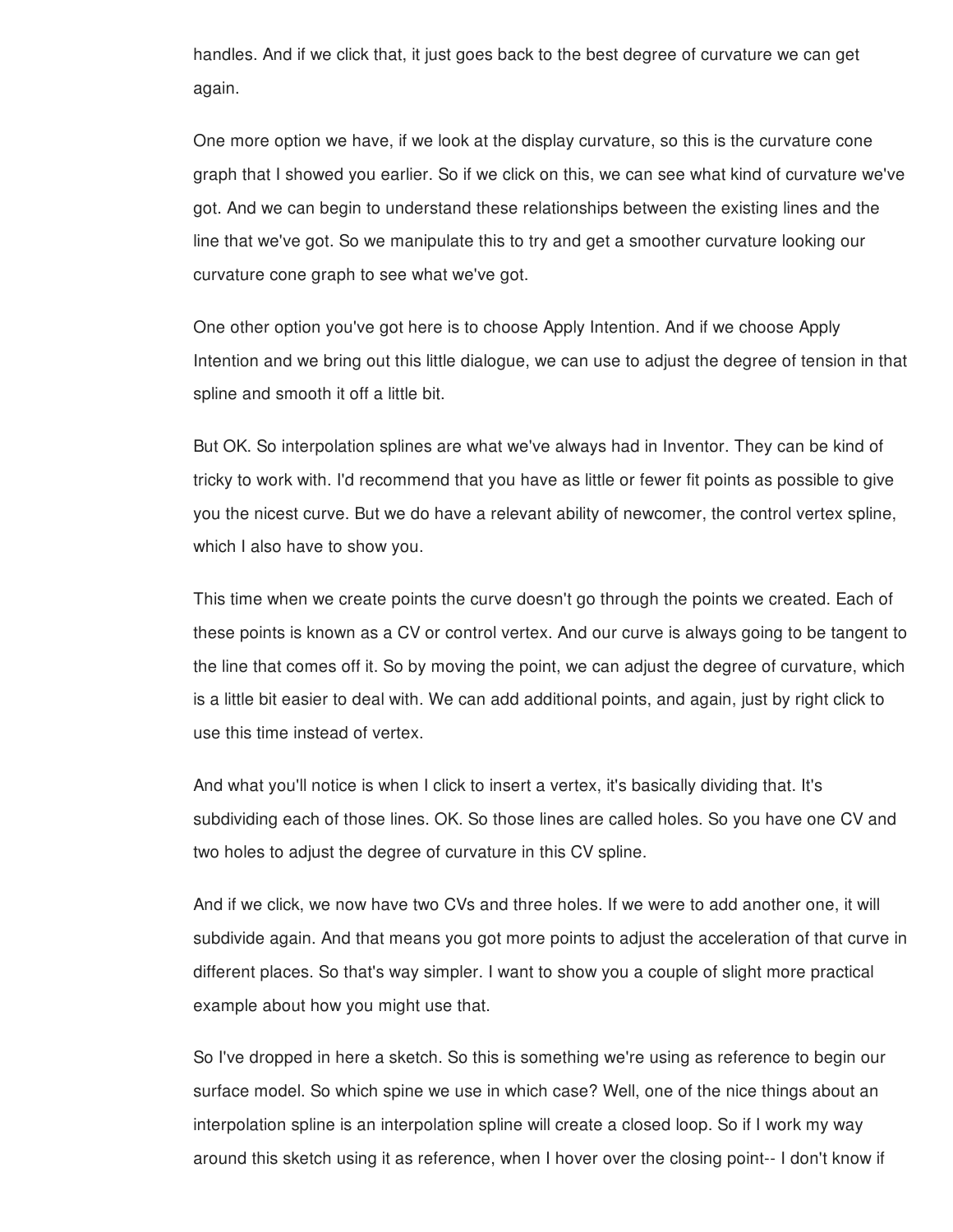you can see that there-- as I hover over the closing point, it creates a closed loop.

I'll hollow out that, see if you can see it. So we've got a completely closed loop of geometry. So interpolation spines do that really well. And that will maintain a G2 curvature. That will maintain a G2 curvature through each of those points.

Now, where I suggest you use a CV spline would be working on the outside of this shape. So you can have as many fit points in as you like, use those fit points to adjust until you get the kind of curve you're looking for. And then you will need to add additional curves for something like this.

And what we'll then do is apply our curvature continuity. So I'm using a G2 constraint to apply continuity. And then if I select both of these curves, right click, and show curvature, we can see that's actually pretty good curvature. I'm just going to go to select on the line again and choose Setup Curvature Display.

And that brings up a little dialog that allows us to adjust the height, just to help us see what's going on. As you can see, as I've adjusted the curvature here, it adjusted the curvature to the next one. So what we're looking for is really good tangency here. And that shows we've got the same degree of acceleration going in across this curve and across this curve.

So that's 2D, CV, and interpolation splines. I'm now going to jump in and talk about 3D splines. So in this example, I've created two sketches, the 2D sketches on different planes. But what I would like to do is create a blend that goes between the two. And I'll do that with the 3D spline.

So we start with a 3D sketch up here. Choose 3D Sketch. And I'm just going to create a control vertex spline between this point. I'm going to add [INAUDIBLE] between this point and this point. Choose Create.

OK? Now, in order to get that to be curvature continuous, I'm adding git points in there. So I'm going to choose Insert Vertex and just add some vertices in. Clicking it each time is subdividing. I'm going to add in three vertices. Now, although Inventor is automatically projected through this point for me and this point for me, in order to apply curvature continuity to this line and this line. I'll need to bring them into this 3D sketch. I'm going to use that as a tool called Include Geometry.

So in 2D we would have Project Geometry. But in 2D it's called Include. So our choose include this line, include this line, and it projects them into my 3D sketch. Now I can use the same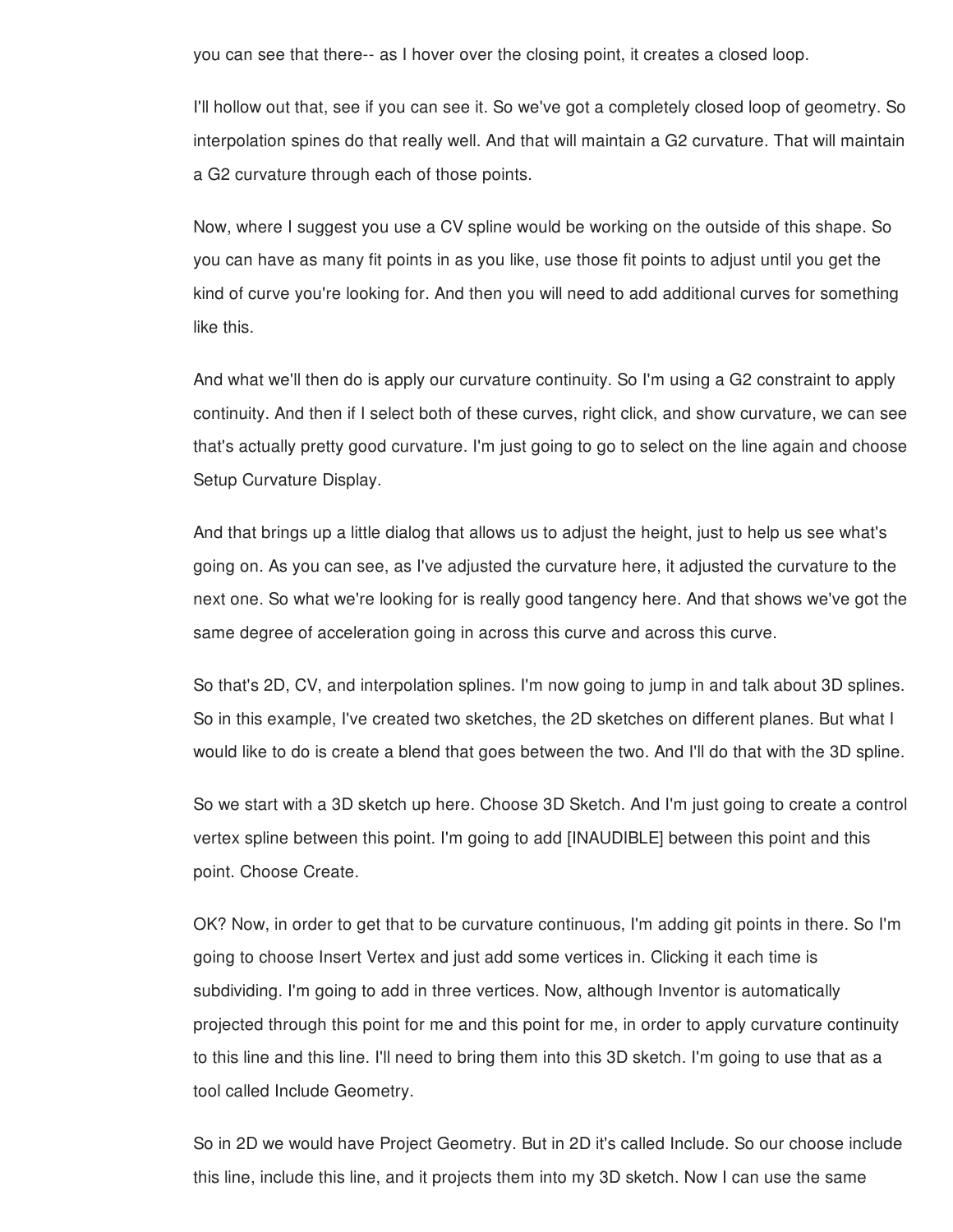continuity tool. So it's the curvature continuity constraint between this line and this line this line and this line. And that's given me the best blend I can get between those two curves.

But once again, if I want to control that a bit more I can turn on Display Curvature. And I'll display the curvature for those two curves as well. And you see I've got quite a good acceleration going from this curve to this one. This one's maybe a bit sharp. So then you could begin to use these CV points to adjust that curvature. See if you can get a slightly better result.

So we can use 3D splines to build these theoretical sharp edges. But typically-- just wanted to show you one more thing here, actually. So again, I just wanted to show you an example of how you might use an interpolation spine, again, for using a closed surface. So if I create a new 3D sketch here, once again, I've got some geometry underneath. This is 2D geometry sketched on two separate planes.

So this time I'm going to use my interpolation spline. And I'll start at one point, come down to the next, back up, back down, then I hover over that last point. Again, you can see it creates a closed loop with G2 curvature continuity built in. So that gives me my Pringle, which we could then use. We could then create a patch, then thicken it, and that would give us our surface model.

Here's a thing. Tell me how well that shows up in the projector. You can kind of see when you have a surface in a solid overlaid on top of each other.

You can see the isoparms there. OK? So along the Inventor is creating real geometry in the background. It actually uses the mesh, that mesh that it uses in the background to create the visuals on the screen. So you can kind of see those isoparms as yo go through.

OK. OK. So we can use 3D splines. But typically it can be quite hard to define a 3D spine in the middle of all that space. So typically, we would use 2D sketches. We want to map them onto a 3D surface. And again, there is some more tools in the 3D sketch environment. I want to just walk you through so we know what they are to do.

So if I'm going to project these curves down onto the surface, once again, I'm going to start with a 3D sketch. We're going to be looking at these tools here, projectiles. So the first one I'm going to choose is projector surface. I'm just going to choose the curves I want to project. I'll choose the face first, then choose the curves that I want to project.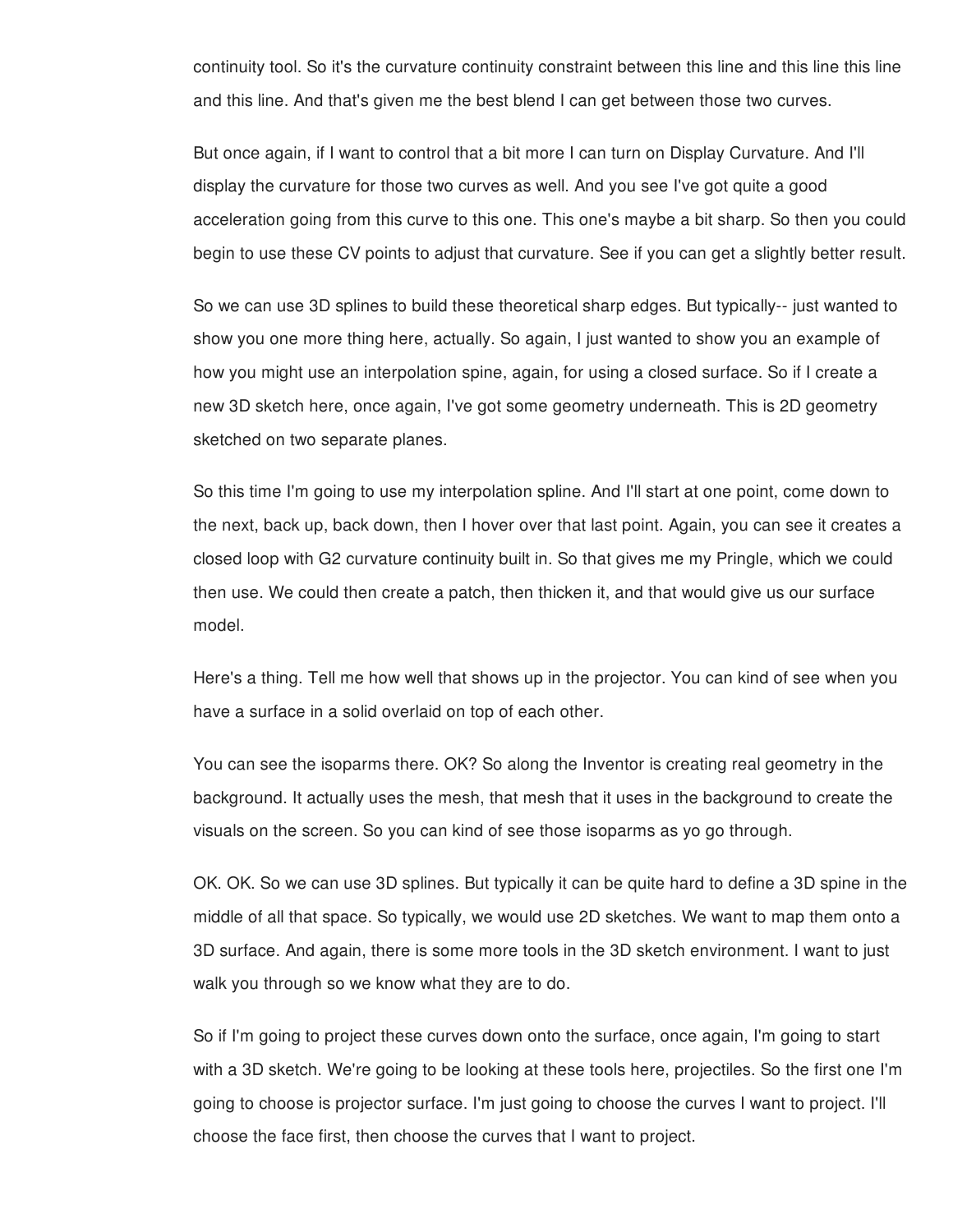And finally, it's asking me for direction. By default it's just pick the ends of that axis in my model. But I'm going to choose this axis because I want it to be tangent to the curve underneath, make sure I've picked that curve. Choose Apply. So you can see how it's projected onto that surface in that direction, using that direction as a vector.

## **AUDIENCE:** [INAUDIBLE]

**PAUL MUNFORD:** I have to find that vector by placing a sketch point in the curve that I used to create that surface, and then using sketch point and the face of the surface itself to create the vector. So the question was then, do you have to create that vector yourself or can you use the normal direction of the surface? Actually, I'll show you the next tool It might help.

> So this time we're going to look at the projector closest point, which I guess would be the normal. So once again, choose the face, choose the curves we want to project. This time there is no direction option. Inventors going to work out for us. Choose Apply. Let me just reset this so we can see this a bit better.

> Now this time it's projected this curve to the closest point, projected this 2D sketch to the closest point you can find on the curved surface. So if I create a couple of axis it might help us just to see that a bit better. Create and axis here. Create an axis here.

So can you see that? Can you say it's just picked the closest point on that curve? So that means it has distorted our 2D sketch quite a bit. So there's one more option we can look at. Double click back into the Sketch Tool Editor.

The final option is the Wrap To Surface, so same sequence. Choose the surface, choose the curves, choose Apply. So it's projected that curve on the surface. But this time if I take a measurement here, I can see that this line is 25 millimeters. And if I measure the same line down here making sure I get the line and not the radius, you see that's also 25 millimeters.

So depending on which Project Curve Tool we choose would depend whether we preserve that geometry or not. OK? So by Wrap to Surface, we get exactly the same shape. It's just projected onto that surface.

So these tools are really useful for be able to build up sketches and have a little bit more control rather than using a 3D spline and kind of having to pick points in space and guess.

## **AUDIENCE:** [INAUDIBLE]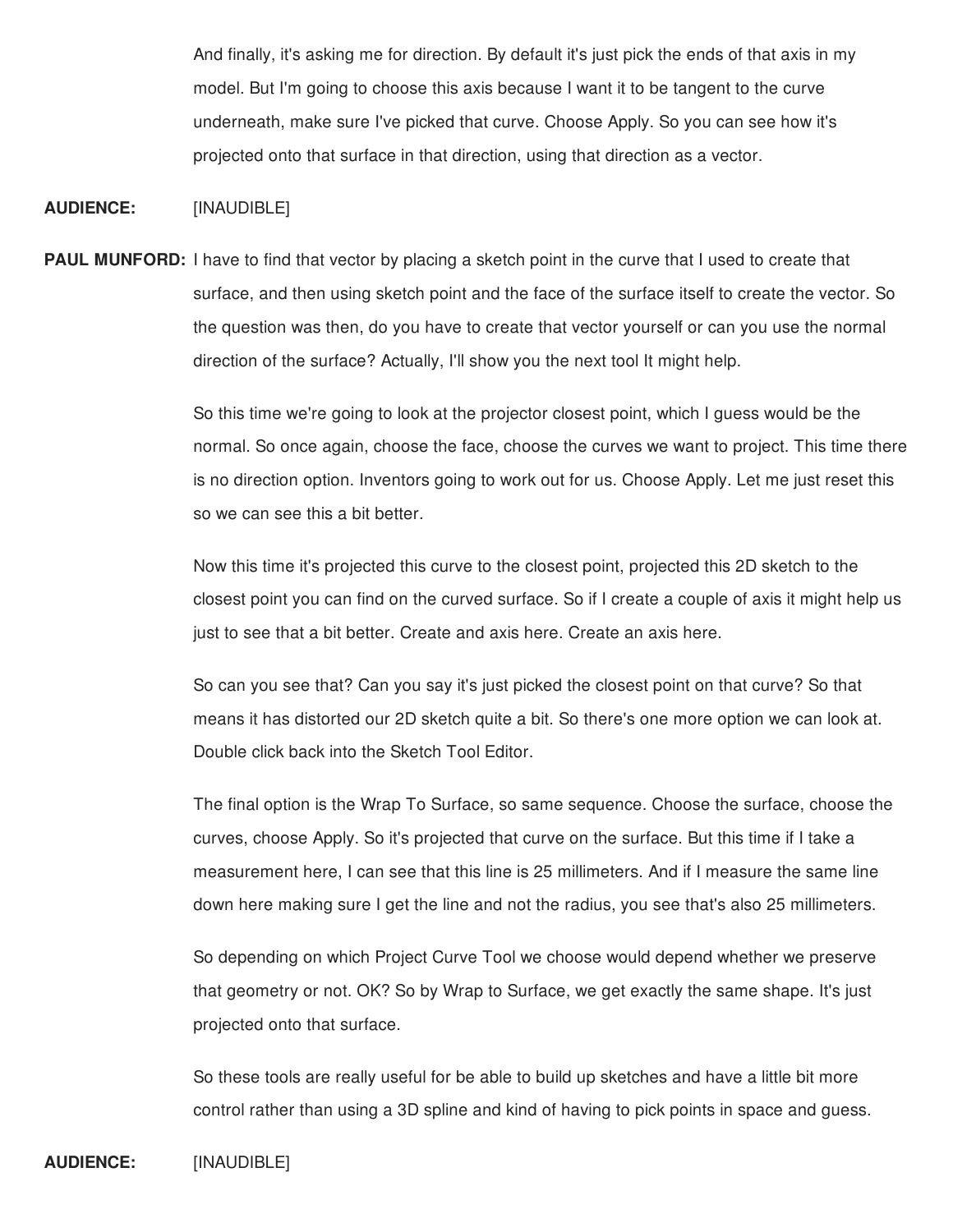**PAUL MUNFORD:** In the last case, that's a good question. It is going down. But you can adjust the position down here by adjusting the position in this one. So I guess you'd move that around to get where you need to be.

#### **AUDIENCE:** [INAUDIBLE]

**PAUL MUNFORD:** The question is which direction is the last one going? And it looks like it's going to the z of that one. OK. The last one I want to show you the Intersection Curve Tool. So this is an extremely useful tool. So once again, I've got two 2D sketches. But what I really want, I really want the combination of both. And I don't have to project surfaces to create that.

> So once again, I'm going to start a new 3D sketch. I'm going to use this tool here, Intersection Curve. So I use Intersection Curve, choose one geometry, choose the other geometry, choose OK, and it gives me the 3D equivalent of them both, this kind of mapping one curve onto the other curve.

So that's an extremely useful tool, being able to create your 3D curve for your theoretical sharp edge. OK. Any other questions about 3D curves?

OK. So surface analysis, so once we created some surfaces-- so we've created our 2D curves. We projected surface geometry off them. We want to see that that seam in 3D has good curvature continuity. How do we tell?

Well, there are some tools inside Inventor we can use for analyzing curvature continuity. Now, I'm only going to show you the two main ones that I think you'll use most just because we're a little bit limited on time. Let's just shut some of these down that we're finished with. So the first thing I recommend-- this is something I like to do when I'm doing surface modeling-- is I light to use this silver appearance.

So it's up here under Appearances, Silver. And the reason I like doing that is because you can actually see pretty well as you work whether you've got any issues with curvature continuity. As you're spinning your model around, you can kind of see where you've got nice, sharp edges and where you got good blends.

But if you did want to do something a little bit more precise, you'll find in the Inspect tab you'll find your analysis tools here. So we're going to look at Zebra Analysis and Curvature Analysis. Draft Analysis is particularly useful if you're doing plastics, allows you to detect when you've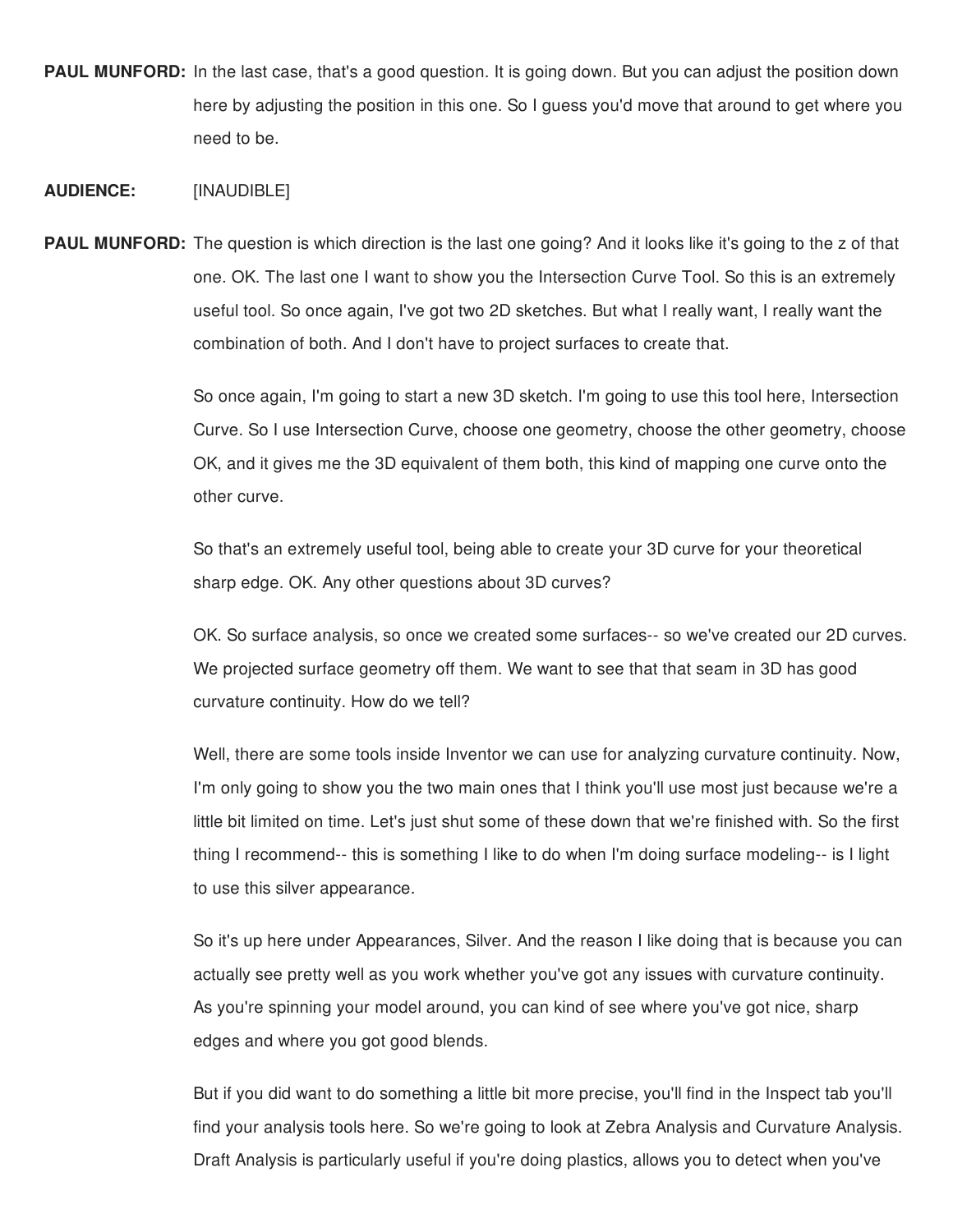got any undercuts. Surface Analysis is another way of looking at the curvature continuity. And Section Analysis is particularly good, again, if you're doing plastic parts to detect whether you've got any problems with thin walls anywhere, making sure you've got consistent wall thickness.

But for today, I'm just going to to show you the first two. So Zebra Analysis, when we pick that, it's going to give us some options. But I'm just going to say, OK. And what that does is project these black and white stripes all over our model. And what that allows us to do is to look at the curvature continuity across this model and see if we have any issues.

So we can see if we just shift to make sure I'm on Slate Faces and Edges. This is basically two main patches. I've got the primary patch here, which I've then trimmed back and add a second repatch in.

And then at this point I've asked for curvature continuity. And as I look across here, there's a little bit of a break there. But actually, it's pretty good. We can see how smooth these type of stripes are cross this joint, across this seam. Right here, where I was looking for a style increase, I can see there's definitely a break there.

So it's a visual tool, the zebra stripes are a visual tool if you inspect your model and see whether you've got any kind of issues there. Just a little hint, it's not too obvious. If you right click here, you can turn off the visibility analysis and turn it back on again.

The other option one to show is the curvature. So the Curvature Tool is right here. So this is the 3D equivalent of that 2D curvature tool we looked at with our splines. So once again, we would choose a face or a couple of faces we want to work with. I'll just pick the defaults and choose OK.

So this is going to project onto their curvature cones. And the distance apart they all depends which option which chose. That allows us to see the degree of acceleration we've got going across our model.

So in this circular feature on the top, you can see the acceleration is pretty much the same the whole way around that curve because it's a circle. So acceleration is the same. It's a constant radius. We can see down the front here the acceleration changes. We've got more curvature at side. It flattens off across the top, and then we have nice curvature again.

We've got good curvature in the seams. That's nice. We do have a bit of a wobble in the front.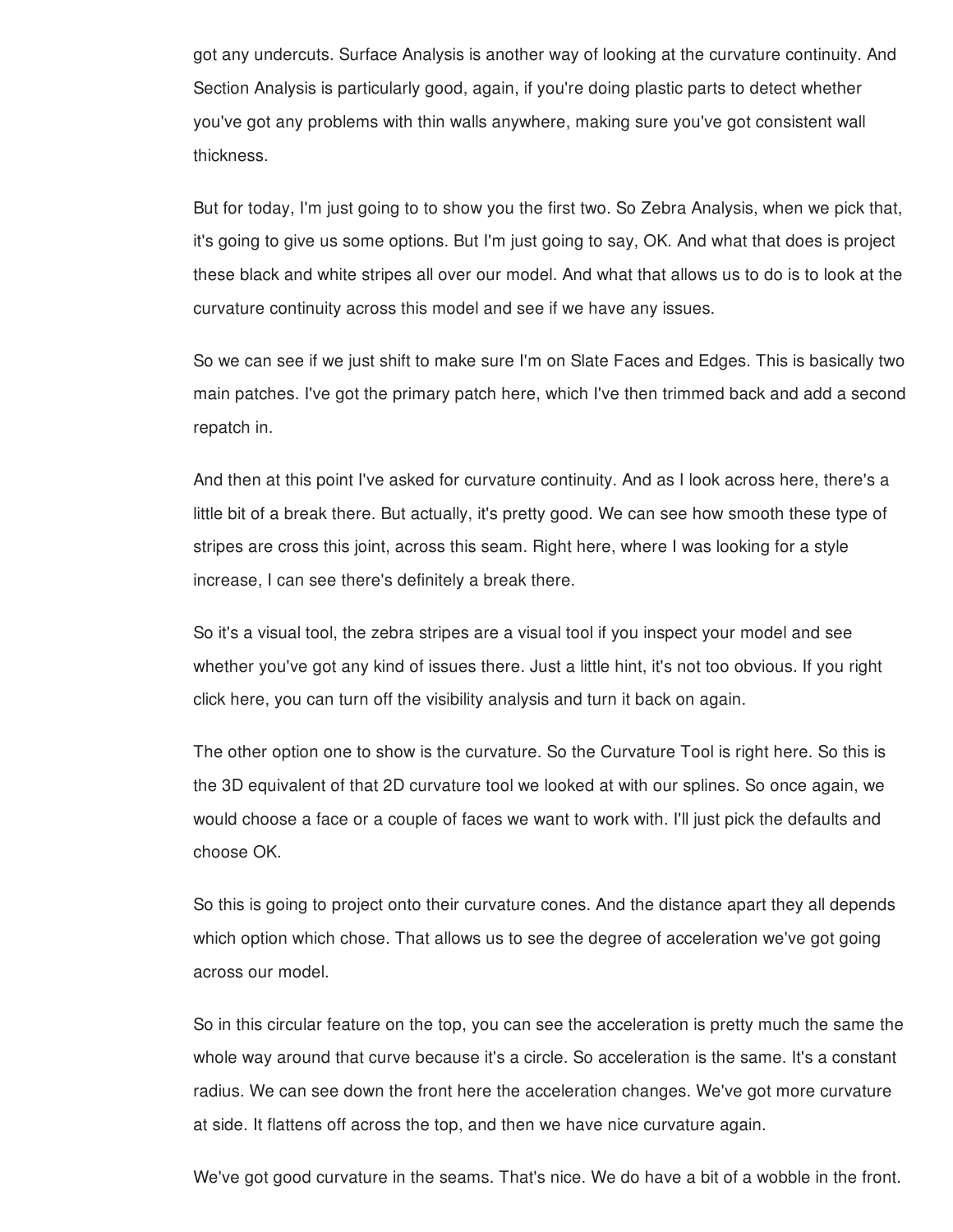So you can see here that's maybe not as smooth as we could get it. But it rises right down the front there. I'm cool with that.

So there's a couple of tools that you can use to inspect your surfaces after you've created them. So you can kind of analyze whether it's as smooth as you would like it to be. It can be quite deceiving when you're looking at something on a computer model. It can look pretty smooth. If you try to 3-D print it, you might find it's not as smooth as you thought.

OK. So I'm moving on. What I would like to do next, what I've called surfacing gotchas. So there are some slightly weird things that you might need to deal with.

Actually, they're not weird. Inventor does it's geometry in a different way. If you don't understand it, it can look weird. So I wanted to give you a few hints and tips about how you might handle some of these issues.

So the first one I want to look at is high curvature. So we can say that this line here, this straight line we could say has low curvature. Or you could even say it's got no curvature. Unless your math geek, and it's probably got infinite curvature. That's not the way we're looking at it.

This line here definitely has low curvature. OK? So this one here is definitely high curvature. So where that could give is an issue is if we try to do a sweep around that curve. So I'll just show this. I'm going to sweep.

I'll choose the Surface option. I'll choose my profile. I'll choose my path. I'll choose OK, and it follows. Now, how many people know what happens if I click on the red text?

Cool. Here's a tip. It shows you a preview. Who knew that was there? I didn't know that was there. Nobody ever showed me that when I started learning Inventor.

Now, if you try and use your mouse, you can't navigate this. But if you're using a 3D connection control like I am, you can keep working on the model so you can see. The reason that hasn't built is because that curve is self-intersecting because of the high curvature. So now we know that's the issue. We can work around it.

And the work around here was to do it as a loft instead. So I had to replicate that 3D sketch on the other side and then do a loft from that edge. So there's a loft from this curve to this curve using the previous surfaces [INAUDIBLE].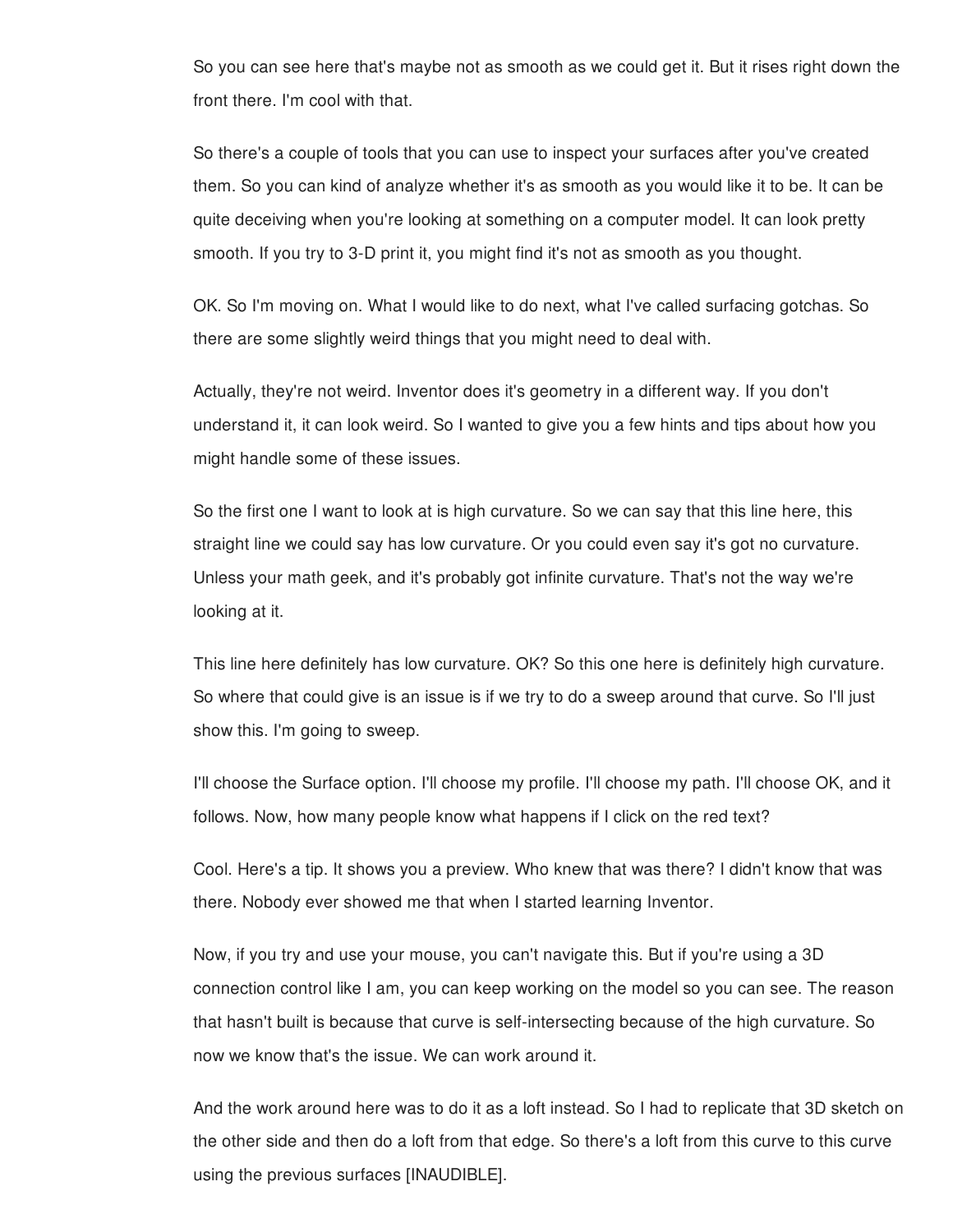So we do them with high curvature, you may need to think outside the box a bit and do something which is maybe not the most intuitive option. But that little tip there about clicking on the red text is a great diagnosis tool to help you realize what the issue is.

OK. So next one I want to talk about its near tangency. So in each of these surfaces I've created two surfaces, which are then joined together. And we can see here these two surfaces, it's pretty clear these are tangent where they join on this seam. And it's pretty clear here these are not tangent.

So this would be a G2. This would be a G1. So you've got this sharp seam where they join. This one here, it's a little bit tricky to see whether that's tangent or not. So in order to try and find that out-- so I did some curvature analysis on this. And I can see here that these two curves have got G3 curvature continuity.

So the curvature cones are telling me that where these two join on the seam, the curvature cones are the same length. So we have the same curve. And they're nice and tangent across the top as well as the curves themselves being tangent. So the curvature cones tell me I've got good curvature there.

We can see here on the one that's not tangent, we can see that although the curvature cones are the same length-- so we've got the same curvature-- they're not actually touching so we can see that we don't have that curvature continuity there. Now, we can also see on this one, now that we've done the curvature analysis, we can see that we don't have tangency because these two lines are not projected in the same direction.

But there is a slightly easier way to detecting near tangency. And that's just by selecting on the seam. So if I select on this seam, nothing. If I select on this seam, Inventor says, OK. What do you want to do? Do you want to do a fillet or do you want to do a chamfer?

If I select on this one, it offers me the same options. Do I want a fillet? Do I want a chamfer? So I know that that's near tangent.

OK. So if you ever get some slightly weird things going on in your model, and you think you've got good coach continuity, when you try and do your analysis, it doesn't look so great, maybe just select on that and see whether you've actually got tangency there or not. OK. Moving on to sliver faces.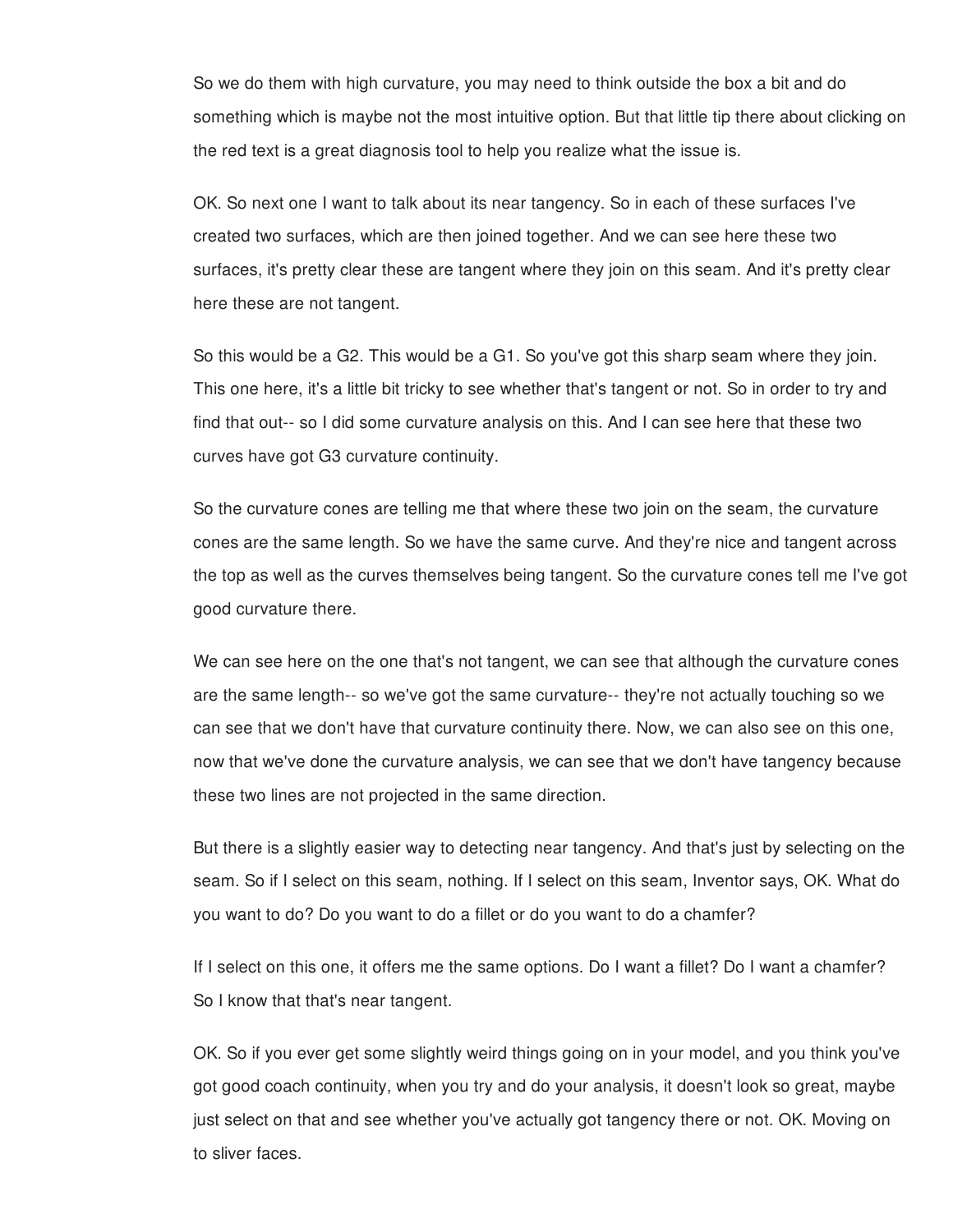So a sliver face, I'm going to quickly go into Shaded With Edges View. So sliver faces are typically more of an issue when you're dealing with imported geometry. So if you bring in geometry that's in a neutral file format or geometry from another CAD system that comes in as a surface, sometimes you have this little issue with sliver faces.

So if I zoom right in here-- so I've actually built this sliver face. And obviously, I recommend if you're building it yourself, just don't build sliver faces in. But I've had to build it to show you.

Now, the issue with the sliver face, just like the singularity we looked at earlier, it's about curvature degradation. So this tiny little surface, inventor is trying to do a lot of math within a very small area. And it's struggling. And that's why it doesn't like sliver faces.

But once you've detected you've got a sliver face, it's actually quite easy to fix. That's where my Delete Face Tool would come in. So I can just delete this face. But I'm going to use the Heal Option. And when I use the Heal Option and choose OK, Inventor just takes the face out and gives me the best drawing between the other two. So it's pretty straight forward.

But it's that Heal Option again, you won't even notice it's there. But the Heal Option's a really useful tool. OK. So the last issue I want to look at, let's go a bit more into singularities.

OK. So I would like to build a triangular patch. And I've created my theoretical sharp edges. So now I'm ready to create a surface. So where I'm going to do that, I'm just trying to line this up. I'm sorry if this makes you feel seasick by the way. Watching somebody else use a 3D controller can be a bit-- I'm going to create a surface using the Patch Tool.

So the Patch Tool just allows me to select some geometry. And then it will give me the best surface that it can. And again, this is a new feature in 2016. I don't know if you've noticed this. If you select an open geometry, it will give you an untrimmed patch. It will give you the best patch that they can, which is great, because in previous versions of Inventor, if you gave it an unclosed loop, it would just follow.

Now, it will always give you something, which is good. But if I give it the closed loop, it will give me the best patch it can. So I choose OK. That's my surface, and that's great.

But actually, if I look at that, so if I look at the curvature cone graph for that, you can see that what Inventor has done is created a trimmed surface for me. So you can see I've got no convergence here. So I've got no surface degradation at the edges.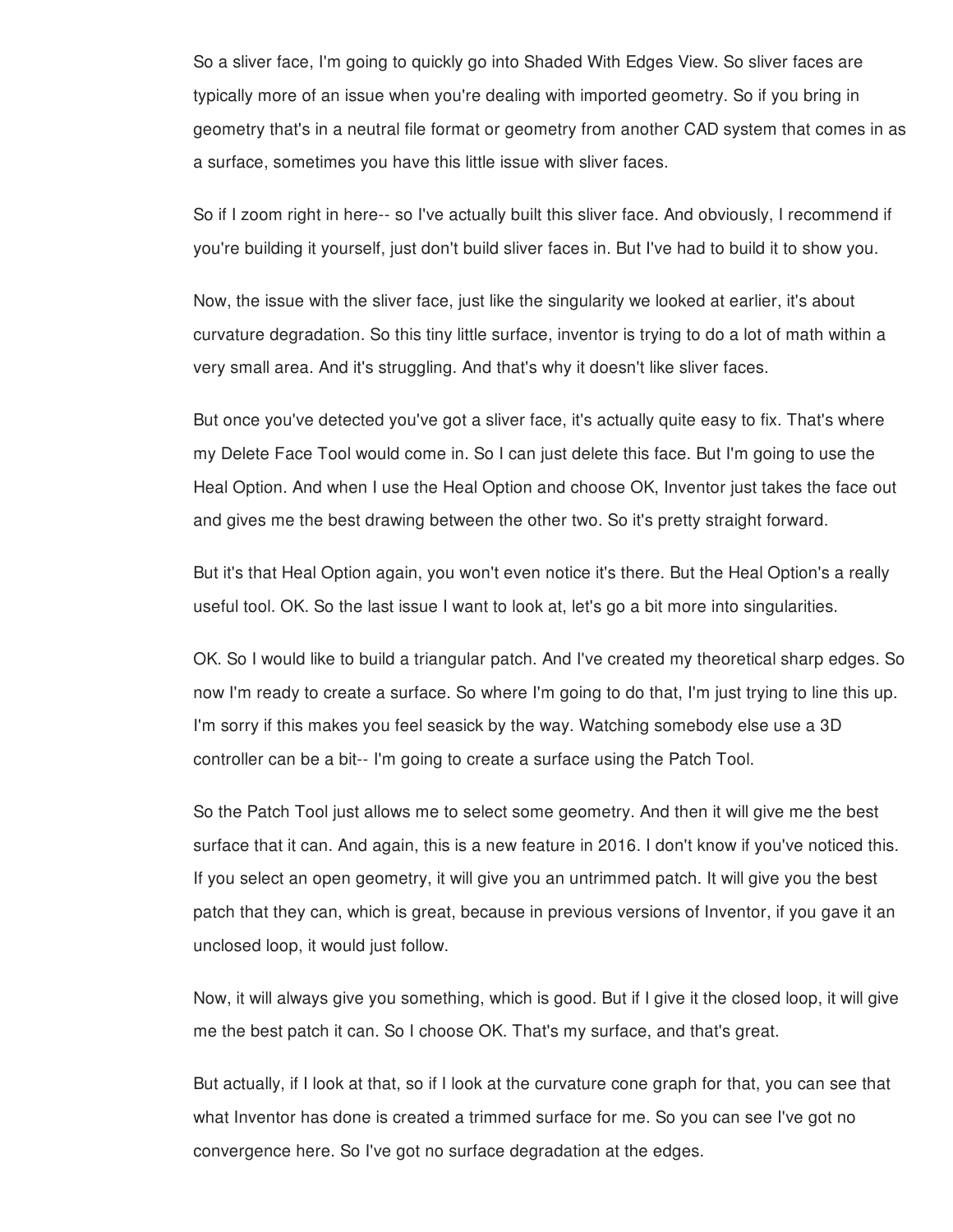But in a closer patch, Inventor will always create a square surface with those rectangular UV isoparms and then trim it back to the shape. OK, so that's kind of handy. But you can see we haven't had much control over that. And towards the edges we've got these weird sort of crunchy things going on.

That might give us a bit of an issue. If we try to build more patches off that and maintain curvature continuity, maybe that first patch, that primary patch isn't as good as we could get it. So how else could we do that patch?

Well, another way you could do is doing it with a loft. So a loft, again, with the surface option, we'll choose our first edge, go back, click to add another edge. But in this case, we'll pick a point. So that gives us a loft from an edge to a point.

And then we'll come over and click in the rails, and we'll choose that as our rails and choose OK. So loft to point is another great way of creating surfaces. But if we look at the graph again for this one, this is even worse because now we have got this diverge. We have got this singularity. Diverges got surface degradation going on there. Everything's coming to this point.

Now, just to demonstrate why that might be an issue, if I go to the Extend Tool in our surface tools, so I choose Extend, if I select this edge, you can see it will extend the edge quite happily-- not a problem there. As soon as I try to select one of these, nothing. They can't do it because it can't work out what's going on in that corner.

So once again, if you've got issues trying to extend a surface, that might be why, and you might want to think of another way of doing it. So what I wanted to introduce here is the concept of overbuilding surfaces. So what I'm going to do is turn on my original surface, turn on my original boundary, get rid of my 3D sketches.

So what I want is the best combination between the boundary patch that created a nice surface. And then that 3D sketch that I created is going to give me my theoretical sharp edges. So I'm going to do that by overbuilding the surface. This surface is bigger than I need it to be. It's bigger than the geometry I'm trying to define.

But then what I'll do is use the Trim Surface Command right here. And I'll trim up the surface using my 2D sketch as a cutting tool. Now let's take a look at the curvature continuity on that one. That's much better.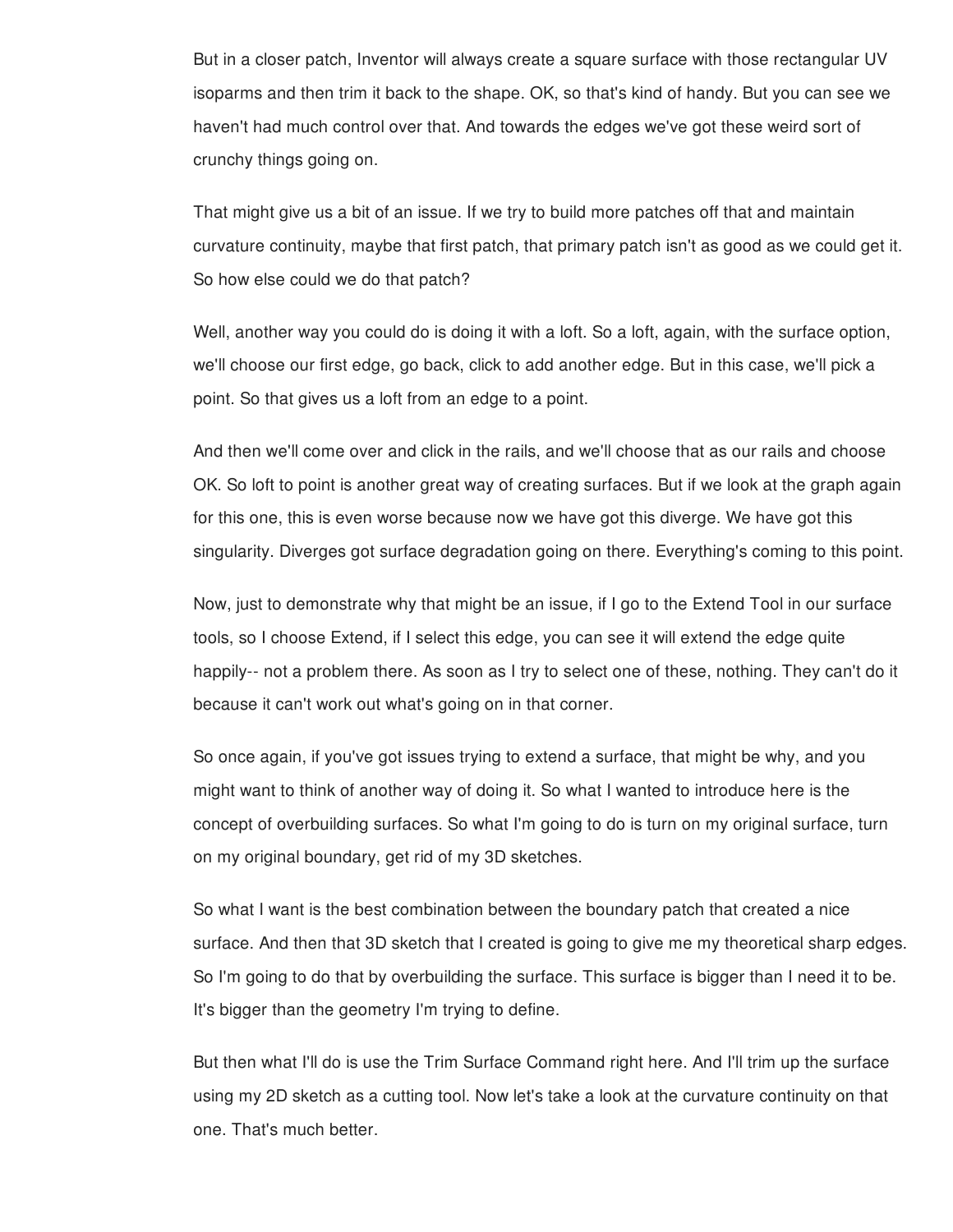Let me just adjust that a bit. Yeah. Good. So we got no degradation. We've got no singularity. We have got four-sided patches, again, that have been trimmed back. So this is an important sort of concept when surface modeling of overbuilding surfaces and then trimming them back.

## **AUDIENCE:** [INAUDIBLE]

**PAUL MUNFORD:** We can extend this one. That's a good point. Let me show you. So that extends really nicely. OK. So Inventor can work out the math on that one, no problem. To an extent, these singularities are a problem whichever CAD package you use. So it doesn't matter whether you're using Inventor, or Alias, or [INAUDIBLE], or [INAUDIBLE], or anything else. Try and not to build any singularities is really important.

> OK. What are we going to talk about next? Converting surfaces to solids, very good. So we have looked at the model we're trying to build.

We have thought about where we want those theoretical sharp edges to be. We have defined those sharp edges in 2D or 3D space. We've overbuilt our first all primary patches, trimmed them back using the geometry we had, and then we've built in some blends using probably the Loft Tool or the Sweep Tool.

OK. So now we have all our surface patches. What do we do next? How do we convert that from a surface model into a solid [INAUDIBLE] is what we'd like to talk about next. There are three options I'm going to talk you through.

OK. So the first option is fairly straightforward. I'll use the Thicken Command. And I'll just thicken this surface. OK. So that's built my solid. Fantastic. That's the first way you can do these things. And I just wanted to show you briefly, if I use the Shell Tool on the solid I've got right here-- let's just scoot that out of the way.

So the difference between using Shell and using Thicken, is that Shell maintains this face here as it was, whereas Thicken gives as a face that is perpendicular to the curve. So if you do plastic parts, you probably want this, I'm guessing. OK? So you may want to build an enclosed volume and then Shell it out afterwards.

If you're doing sheet metal, you need this. You have to have this, otherwise Inventor can't flatten it. OK, so just a couple of different options there. The main two options we would use are Sculpt and Trim.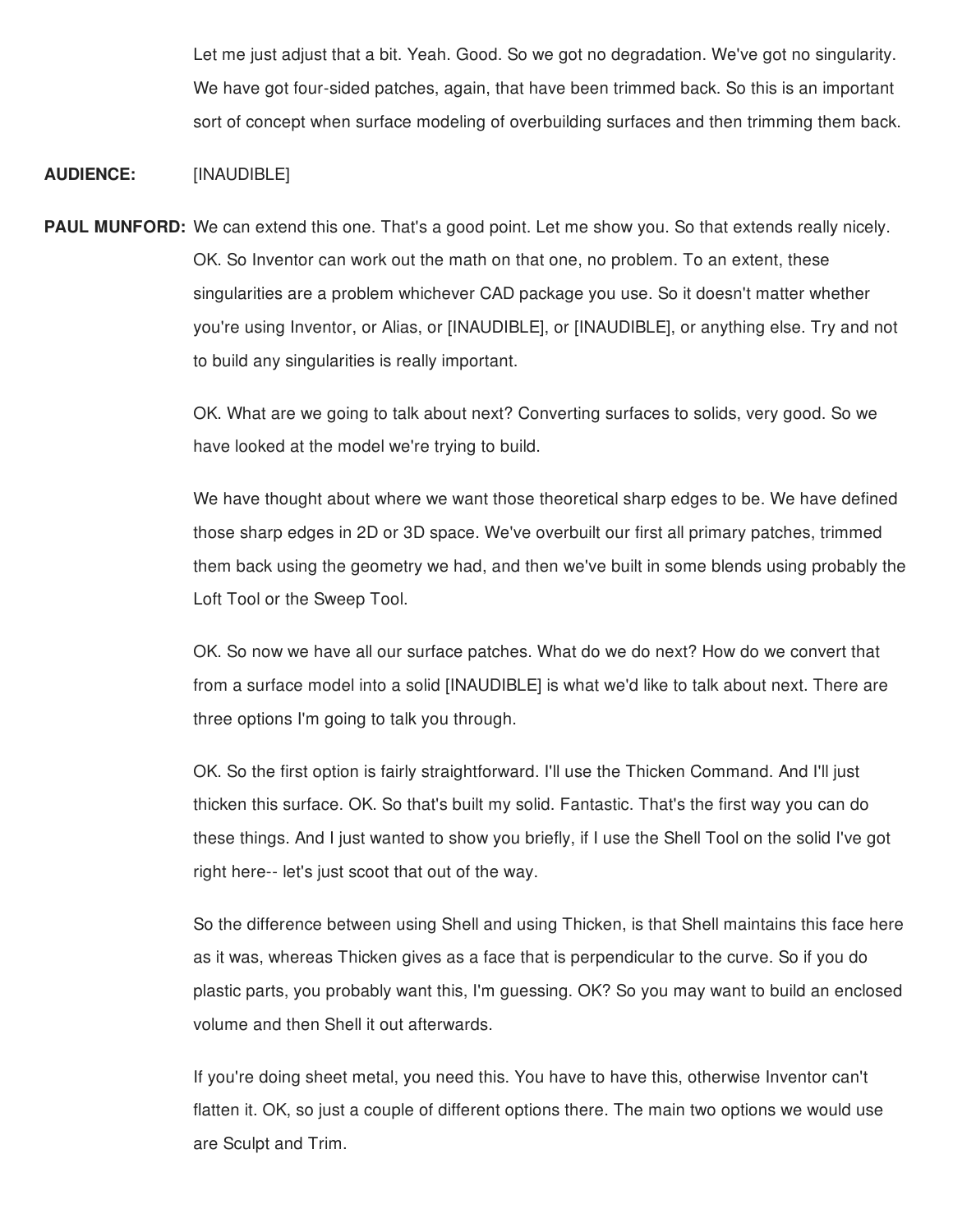So if I use the Sculpt Tool, what that does is-- I kind of think of it like filling a bag full of concrete. So it allows you to select a whole load of surfaces, planes, anything you've got. And if it finds an enclosed volume in that, it will create a solid that represents that enclosed volume.

So if I select this surface here and say OK, that's failed. That was deliberate because it doesn't enclose a volume. I've got an open face here. So I've closed that off using the Patch tool.

Now when a choose Sculpt I choose the Patch and the surface and straight away you can see I've got a solid. So the Sculpt Tool is one option for creating a solid form, a collection of surfaces. But you must have that enclosed volume. The other option is Stitch.

So we see Stitch right here. And Stitch allows us to collect a number of surfaces. When we choose Apply, it turns into a solid. So the question is, does Stitch-- if there are any sort of continuity gaps between the surfaces, would Stitch close the gaps up? And yes. Well done. You have a tolerance there.

So if there was a slight gap less than 0.254 millimeter, it would bring the seams together and close it off. So if you are trying to stitch again, if you bought in somebody else's surface model that you're working with and you want to create a solid from a surface model, and you try and stitch the whole thing together, you might want to adjust that tolerance.

It does have some analysis in there. So it can show you the edges that are a problem. But that's not something I was going to go through today. Excuse me, everybody. Sorry.

OK. Converting surfaces to solids. Now, I wanted to walk you through some examples of how you might bring all this together. So I'm going to start by showing you how I built that style increase and that mouse shaped thing we looked at earlier. So I have here my surface I've created for that main primary surface patch.

And I have a sketch here that I'm going to use to trim that surface back. So I'll use the Trim Command, select my geometry, trim out the bit I don't want, and choose OK. So that gives me the shape that I want to use. So I'm going to reuse that same sketch.

I'll create a loft, once again, with the surface condition. And I'll loft from this edge. And I want to just pull as to make sure I've got the edge and not the face. Then I can choose the edge I want to loft it to, the final edge.

Again, just pull this in to make sure I've got the edge. And I find I can add some rails. So I can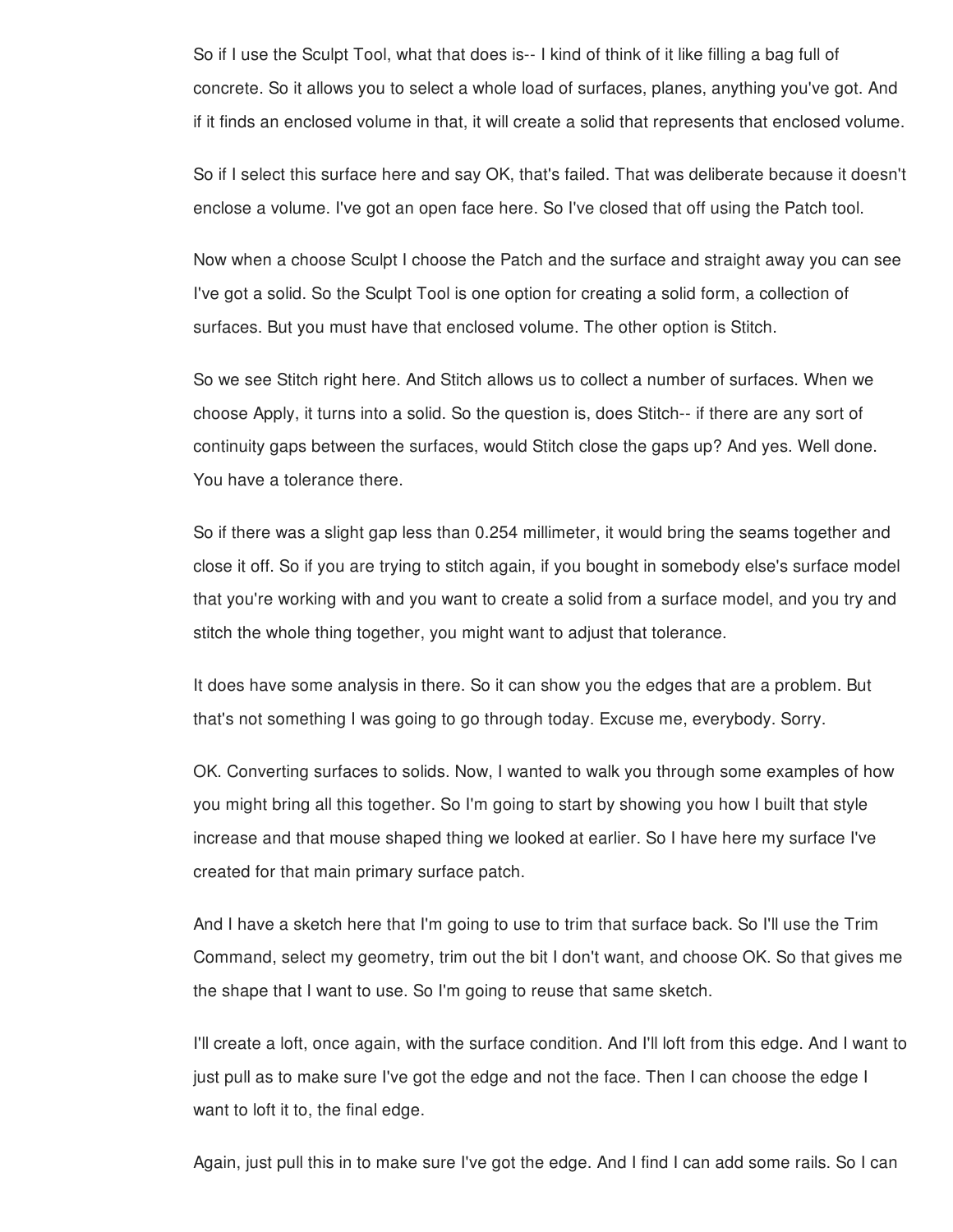use this edge as a rail and I can use this edge as a rail. And what happens is it fails. And again, I set out deliberately to show you something.

So when you're creating loft, Inventor is really bad a using a rail that goes beyond the edge. I'm going to jump down, try and point to this. So this curve here I want to use as a rail, it goes beyond the point where the loft started, and Inventor doesn't like that.

So we need to fix that first before we can use that edge. So what we'll do is we'll use the Split Face Command. I'll use the same geometry, and I'll just split this face right here. So I'll split that face in two, choose OK. And if I just switch into Shaded With Edges View so you can see-- OK. So now I have a seam between those two faces.

So let's try that again. Let's see whether I get a better result this time. So a 3D model, loft, pick my first edge, pick the curve I want in the middle there, pick the last edge, pick my rails. Oh, it's already decided it doesn't want to-- oh, OK. Got it. OK, whew. Nobody likes a demo that goes wrong.

OK. So now I have my loft that goes the whole way around. And there's just one last thing I need to show you. So in the loft, to set our surface continuity, we need to switch to the Conditions Tab. And this is where we can choose the conditions that we want. So our first edge condition, we want to be G2s to get as smooth as possible.

And our last edge condition, we want to be smooth G2. These last two are the rails. In this case, I don't want to set any curvature continuity between the rails because I'm looking for that nice sharp style increase. So I'll choose OK there, stitch the whole lot together to create my solid.

I'll just switch back into Shaded Without Edges. And you can see straight away we got good curvature continuity here. We can obviously see the drawing. But we we've got this nice sharp styling edge at the back.

OK. So that's just one example of how you might create a style increase. And I just wanted to show you there about lofts and rails, just make that point that the rail needs to stop at the geometry you're lofting. OK. Good. So I want to move on here to talk about end caps.

OK. So capping off a surface, again, is more complicated than you might think. So I'm going to show you a few different options the kind of ways you could cap off a surface. So the first one I'll show you is using the Patch Command.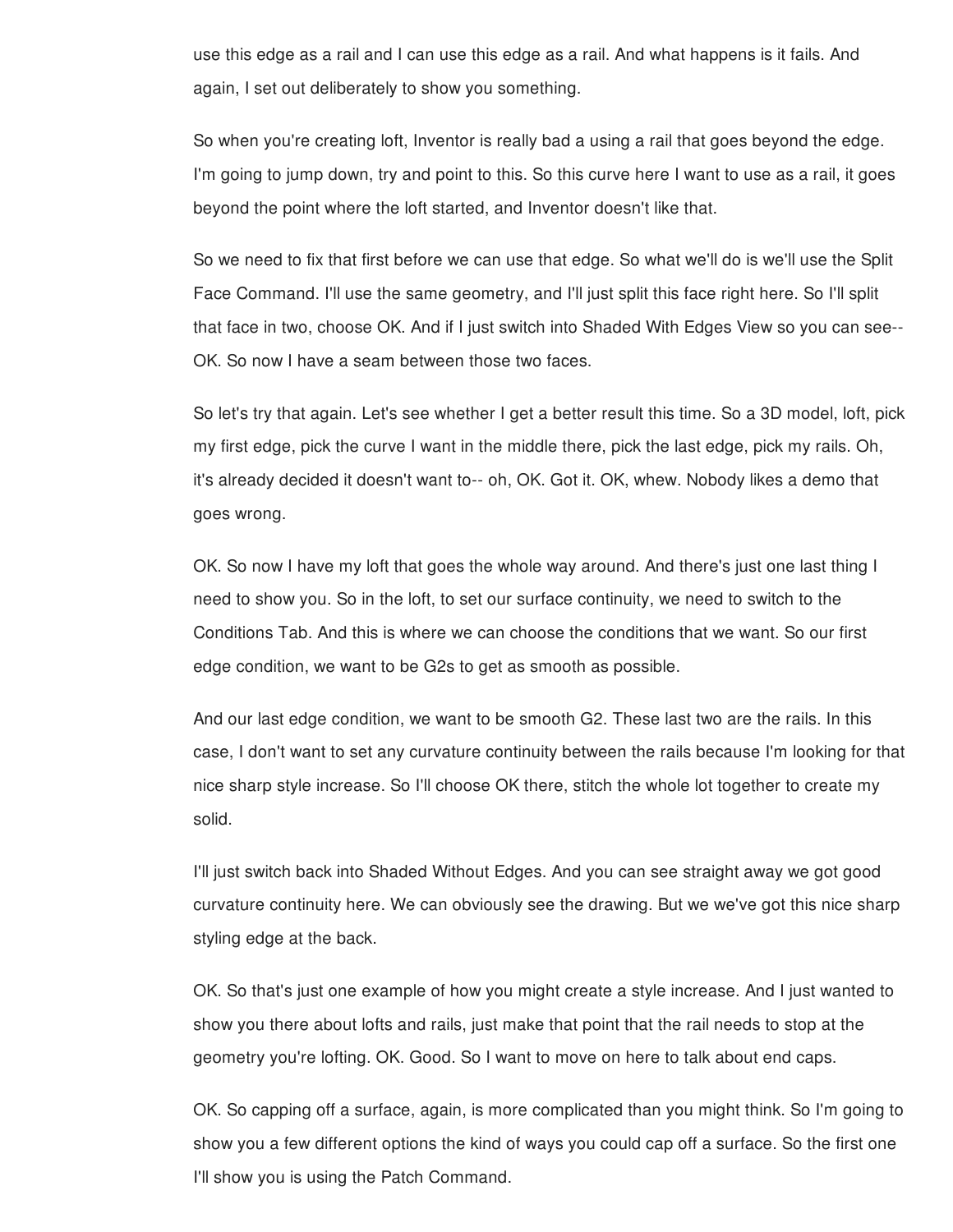So we create a patch. Now, I'm using these edges. So I've built construction edges, construction surfaces, so I can choose the edge of a surface. If I chose a sketch, I could not set curvature continuity.

So I've had to build these constructions surfaces that maybe now are going to be part of my model A run. But they allow me to apply curvature continuity. So I create this patch, and I'll choose my curvature continuity condition. I'll choose the G2 condition again.

So that gives me a really nice little patch. That's good. It looks nice. But I wanted that to be a bit bigger. So how do I control that? You can control the weighting here. And again, the weighting will be a percentage of 1.

I think-- yeah. So you can put a value in there, which will change that patch. Now, if you're just looking for a nice patch and not too worried about the dimension, that's fine. But if you were to precisely control the height of that patch, it's a bit tricky. If you're good at math, you might do it. So I'm going to choose-- maybe I'll choose a loft to point instead.

So let's say our loft to point would work, again, making sure I pick the edge and not the surface face itself. Click back in, choose my point. Now, this time by default, the loft will create that pointy shape, which is not what I want. So let me just edit this.

So I go back to my Conditions Tab again. So I can see for the first condition I can set a condition relative to that construction surface. So I'll choose my G2 condition. So that sorted out my continuity at the bottom. You can still see that the points may be a bit pointy. So that can set the condition here too and set it to be tangent to that point.

That gives me a slightly nicer curve. And again, you can adjust the waiting of that to try to give you a slightly better curve. Now, this is not a percentage of 1 this time. You can put anything you like in there. So that gives me better curvature. And I have a bit more control over the height.

But if I look at this with my analysis, so once again, you can see on the left our boundary patch has created a rectangular patch, is then trimmed back. So that's pretty good. My loft to point though has created a loft with a bunch of singularities going out to the point.

That's OK, but my ability to keep working with that, and I'm not happy with it. So the last way of creating an end cap that I just wanted to show would be to create a loft again, but this time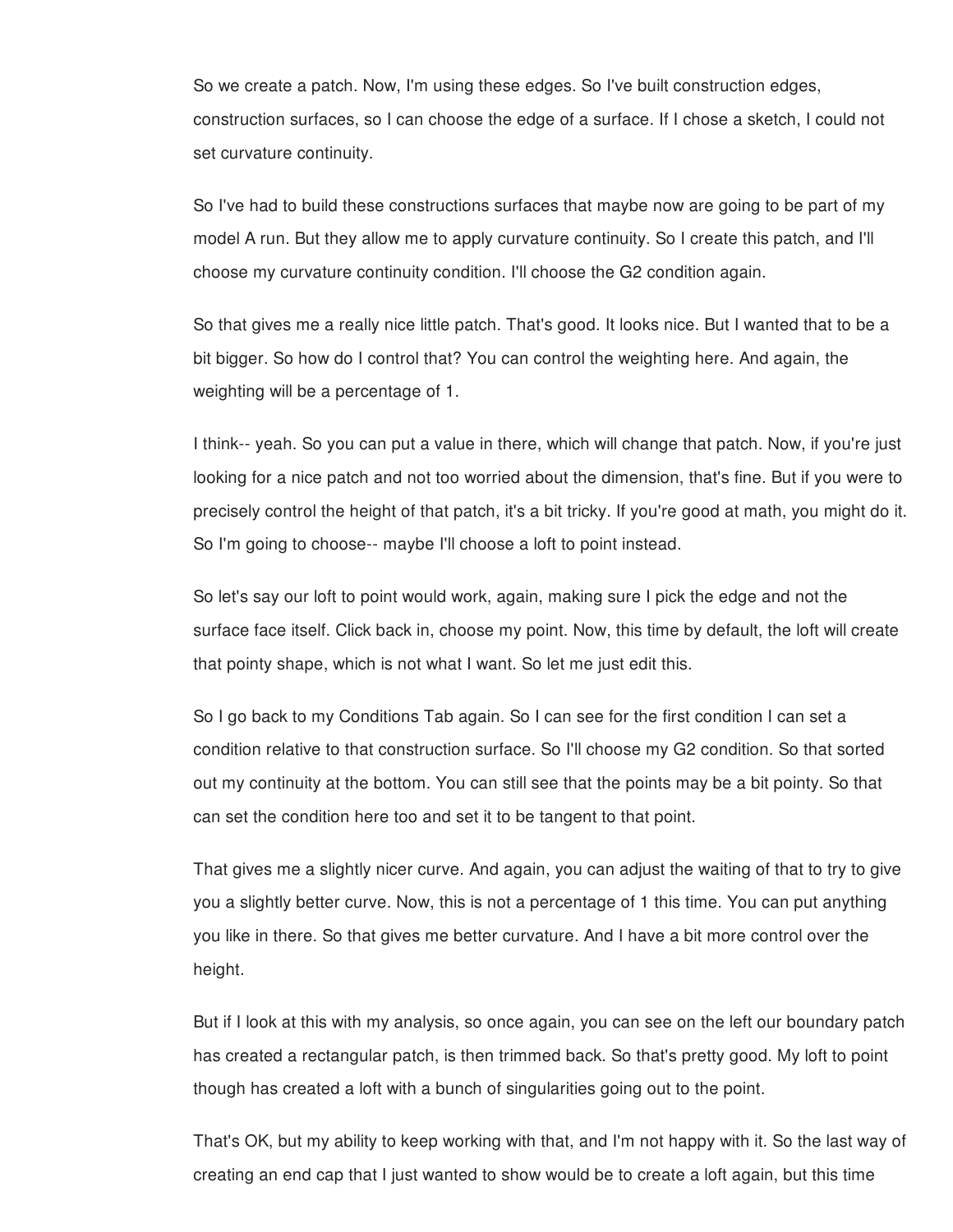choosing the surface option. I'm going to start with this edge, click to add, chose my next curve, click to add, choose the last edge, again, just a pause, pick up the edge.

Then for my rails, I'll use this rail here. So that has me a high degree of control over that shape. I can make it anything I like.

And once again, I can use my conditions to set the start and finish condition to G2, give me the best curvature continuity possible. So end caps more to it than you might think. But I just wanted to show you some examples there of how you might cap off the end of a shape in order to produce some of the nice smooth curve that we can stitch together and turn into something later.

OK. What's the next thing I want to show you? OK. So I have gone through the main things I wanted to go through about the kind of language we use in surfacing, some of the theories to think about using overbuilt trim surfaces, theoretical sharp edges. And now I just want to step through some models I've created to show you some examples of the kind of things you might use surface modeling for.

Now, this is something you think, that's a fairly easy, straightforward model. How complicated could it get? But actually, that was more complicated than you might think. So just to walk you through some of these things, So the first thing I started with was a sketch. So maybe a designer came in, gave me a sketch of what he was looking for, and I just put these in the background to work from.

What I like to do with nearly all my models, whether done prismatic or with surfacing, is start with a layout sketch. OK. So anything that I want to define, any dimensions I want to define, any points, any datums I want to define, are put in my layout sketch. And then later on I'll refer any sketches to this one. So I'm not building lots of linked sketches, one sketch linked to another, linked to another, linked to another. And if I pick one in the middle, it deletes it, it breaks my sequence.

So I just put one at the top and point them over to that same one. And I can delete any sketch I want later on, and it's not going to affect any others. So I always start with the layout sketch. Then I put some sketches in to represent the bowl.

And this is the curve with the bowl there. Then I started working on-- using my intersection geometry is turn these on. So I've intersected the difference between this curve and these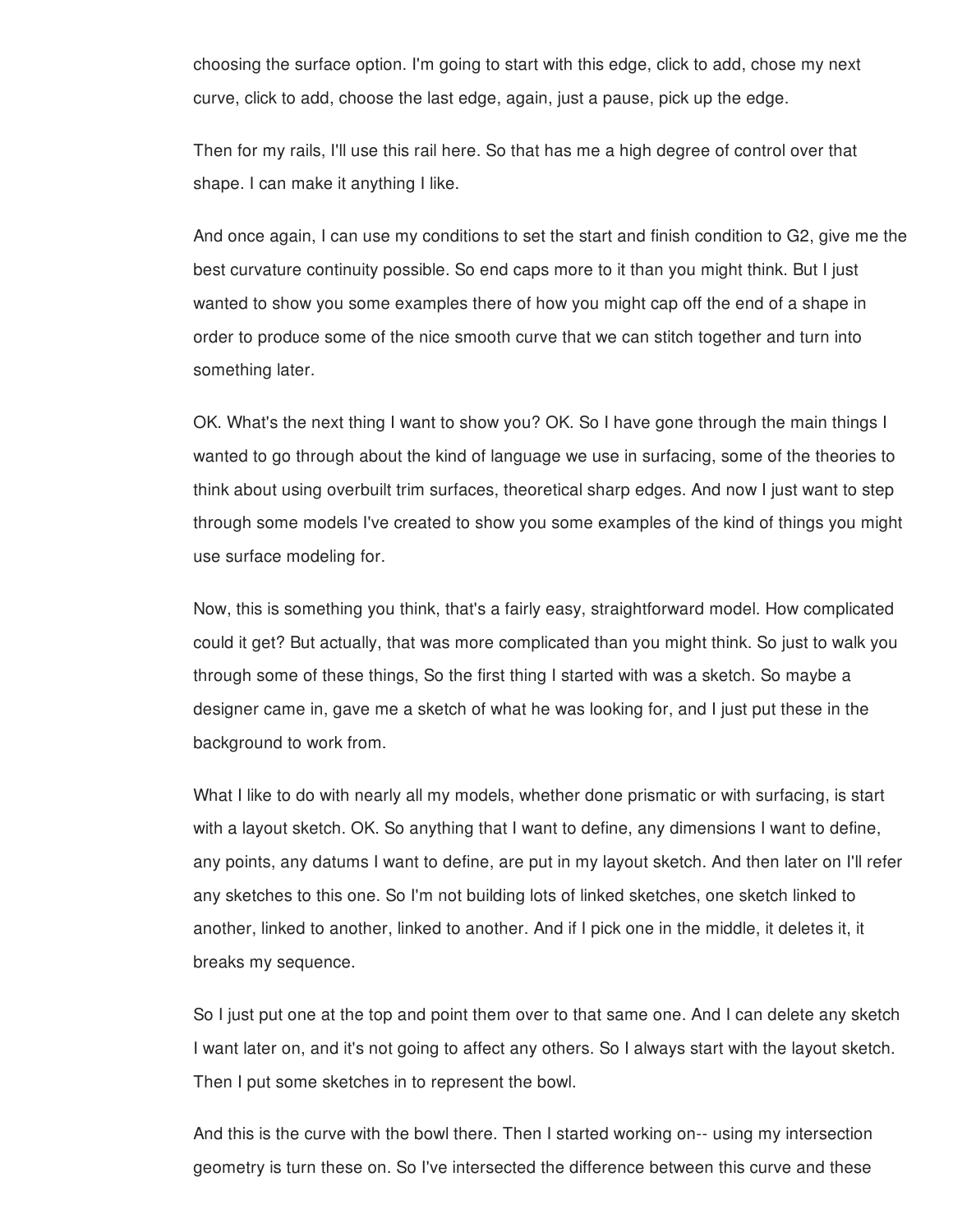curves to get my theoretical sharp edge, that double curved edge that goes away around the bowl.

And next thing I've done here is create a surface going this way with another curve on it. So just like the end cap, that's all the geometry I've built to get a nice, smooth, continuous bowl shape. And [INAUDIBLE] there's a loft there. So I have to tun all these off to create the bowl at the end of the spoon there.

Now, here's a tricky thing. In order to get the bowl to meet with the handle-- because I couldn't use that bowl as a rail, because the rails need to fit where the loft is-- I then have to copy that face and split it so I can make this edge. So I wanted to use that as a rail in my loft. And I needed just that edge, not the whole bowl. So I had to split it like this.

So then I could create the sketch for the handle with a profile, with a loft. And I was able to loft it down to the edge and then get curvature continuity between the handle and the bowl. So again, this is more complicated than you might think. It's just a spoon, for goodness sake, but a lot of work-- and having to split these faces up in order to get that edge for the curvature continuity.

**AUDIENCE:** [INAUDIBLE]

**PAUL MUNFORD:** Sorry. What was the question?

#### **AUDIENCE:** [INAUDIBLE]

**PAUL MUNFORD:** Yes. That's exactly it. I actually then went in and trimmed that surface back-- sorry, sorry- there to create the shape of the neck there. So I trimmed this main surface back. And then to merge the surfaces back together again, it was a stitch. So it was a stitch of those two surfaces.

> But this is one that taught me something about direction. So when I started this off, you'll see that I created the bowl lofting in this direction. So lofting in the same direction I was going to create the handle from to begin with, it seemed more intuitive to me to sweep the bowl that way. But what it did was it created a singularity where I wanted to match in my handle. OK

> So this tip of keeping your lofts going in the same direction-- now, I do have singularities here in this bowl. But they're here at the side of the bowl we're I'm not building anything else. OK? So it's fine to have them there because I'm not worried.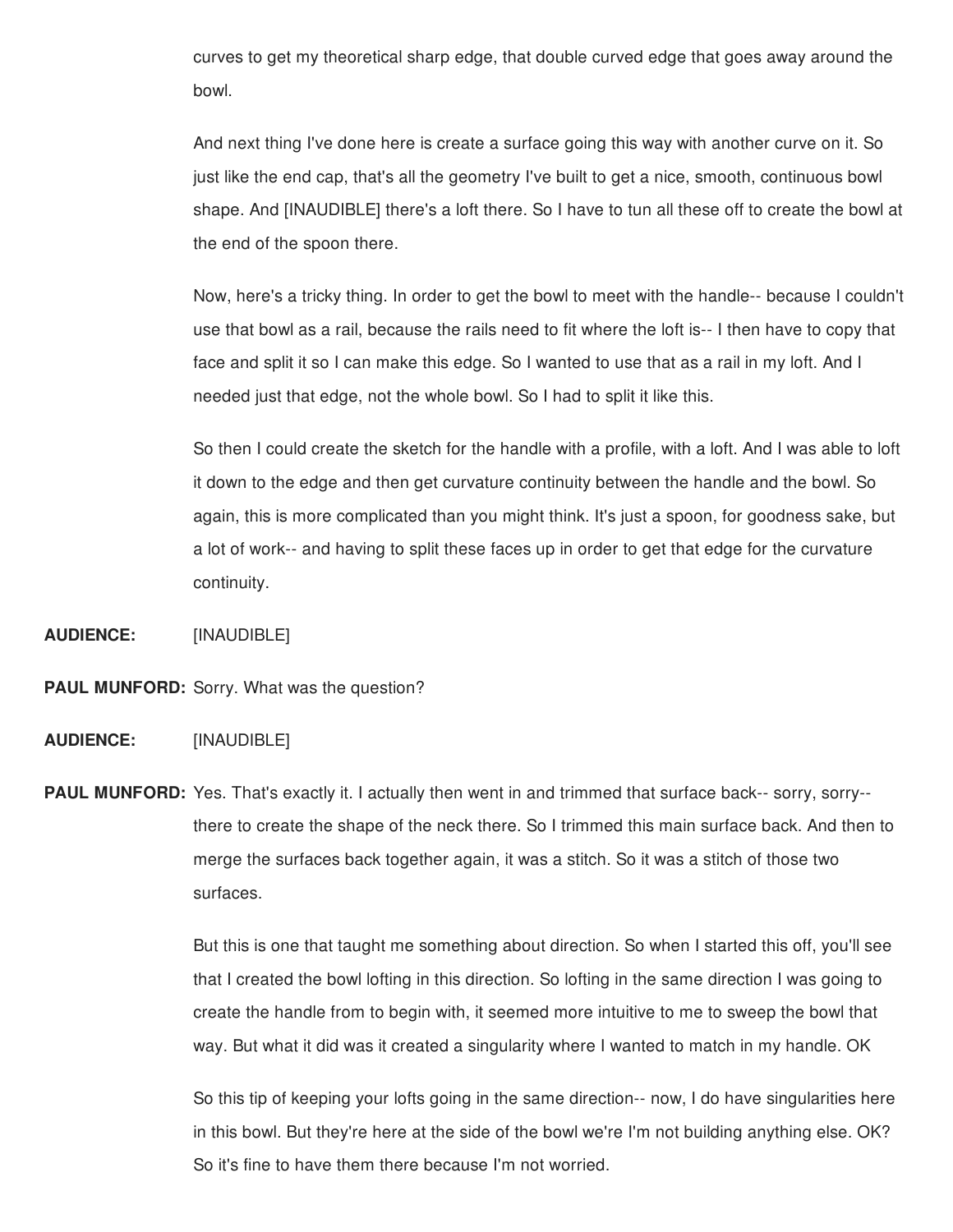And then because my stitch works successfully, I could then thicken up all of these to create my spoon shape. And again, where I didn't have the continuity right there, what I ended up with was a break on the back of here because I couldn't get continuity. So just like my curvature cones, had a little break in the back.

And on we go. Good. I'll just show you maybe one or two more, and then we'll have some questions at the end. So this is a kitchen knife. This is actually a kitchen knife. My mom bought for me when I left home. So it's something I'm very familiar with. I've had it for years and years and years.

OK. So we have here primary surfaces. We have an end cap. And then we have some more primary surfaces down at this end. And finally, we have our blend. So this is actually our second resurfaced blending from this one to this one.

So just to roll it back and show you some the highlights from this one, so again, I started with an overall sketch. So I could use that to define some datums. I actually started here with a sketch of the blade, which I'm going to work out first.

I thought that would be the easy bit. But I'll show you, actually, that was a bit tricky as well. And then this one makes use of-- sorry. This one makes use of interpolation splines because it's a closed loop. So rather than CV splines, this is when I use interpolation splines for to get that closed loop all the way through and maintain that G2 continuity the whole way around the loop.

So we have a bit of work to define some of the shapes of the handle. So we could loft. And then begin lofting through those primary surfaces. So I have a primary surface, creating some more 3D sketches using 2D and on the intersection curve between that 2D sketch and the curve I've put in there. So we've created our next surface patch. And they're capping off.

So capping off the two ends, this end is sharp because we want to start increase there. This end's smooth. And that's one place where I use that technique of lofting from this age, lofting across the top and back down again. So did say I wanted to show you the blade as well.

So I thought the blade would be prismatic. I thought it would be pretty straightforward to do because it's just triangular. So I thought I'd just be able to extrude that. Extrude that in two directions, so extrude one profile, extrude the other profile. I thought it would be done.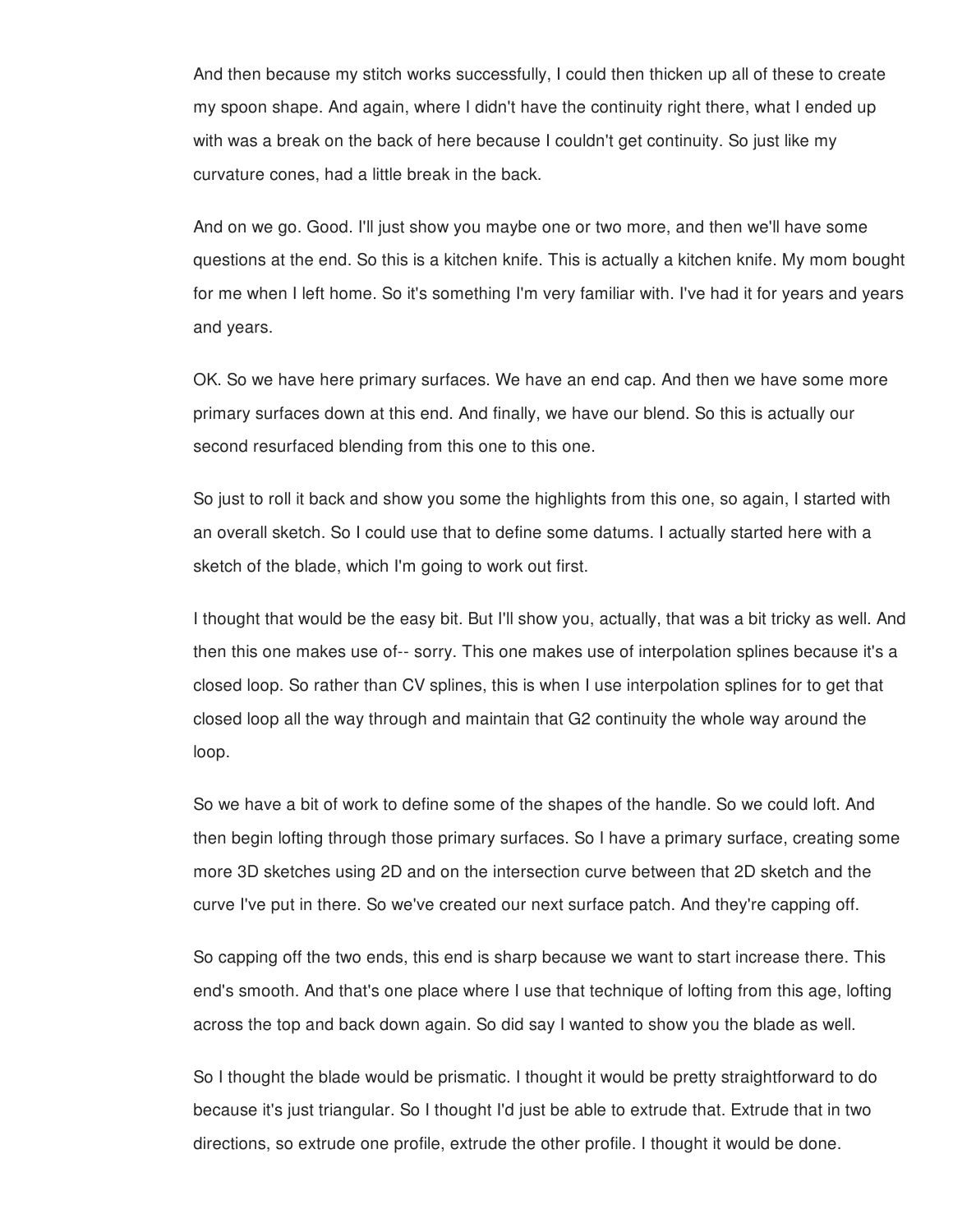But I didn't realize was that this curve here is actually got double curvature. So it's flat across the top, curves in this direction, and curves in this direction. So even though that looks like a fairly prismatic shape-- actually, I used the same surfacing tools to create those two surfaces, trim them back to the blade line, and then stitch the whole lot together. So I just want to show you that as an example of the fact you can use these tools to create complex geometry even if you're not doing curvature continuity, even if it actually [INAUDIBLE], It's kind of sharp like this.

OK. We have got 10 more minutes left. So I will open this one up as an example of what you can achieve. But we'll stop and have a Q&A instead. OK. Do we have any questions? Yes, sir.

## **AUDIENCE:** [INAUDIBLE]

- **PAUL MUNFORD:** So Stitch, the edges need to meet, and it will stitch together at the seam where the edges meet. Sculpt will allow you to have overlapping edges. So I could have capped that dome off with a work plane and it would have worked. It would have found the enclosed volume. Is that helpful?
- **AUDIENCE:** Yeah.

**PAUL MUNFORD:** OK. Anybody else? Yes, sir.

# **AUDIENCE:** [INAUDIBLE]

**PAUL MUNFORD:** OK. So the question was, could I show the curvature analysis on the lofted end cap? Yes. You do get singularities at these corners. But in that case, again, I was kind of happy because you can see I've got nice curvature going in there. And I was pretty happy when I did my analysis that that would look OK.

**AUDIENCE:** [INAUDIBLE]

**PAUL MUNFORD:** So would I recommend that as the default de facto precision capping. Well, I'd say the least work is the boundary patch. But you got the least control. So the loft to guardrails has the most control. The loft to point has some control because you control the height of it. B you don't really control the tangency.

> So the loft with guardrails has the most control. So it really just depends on how much control you want, how precise you need that to be. So if you're doing something where you just felt you were going to create a shape, 3D print it, and see how it felt, you might not be that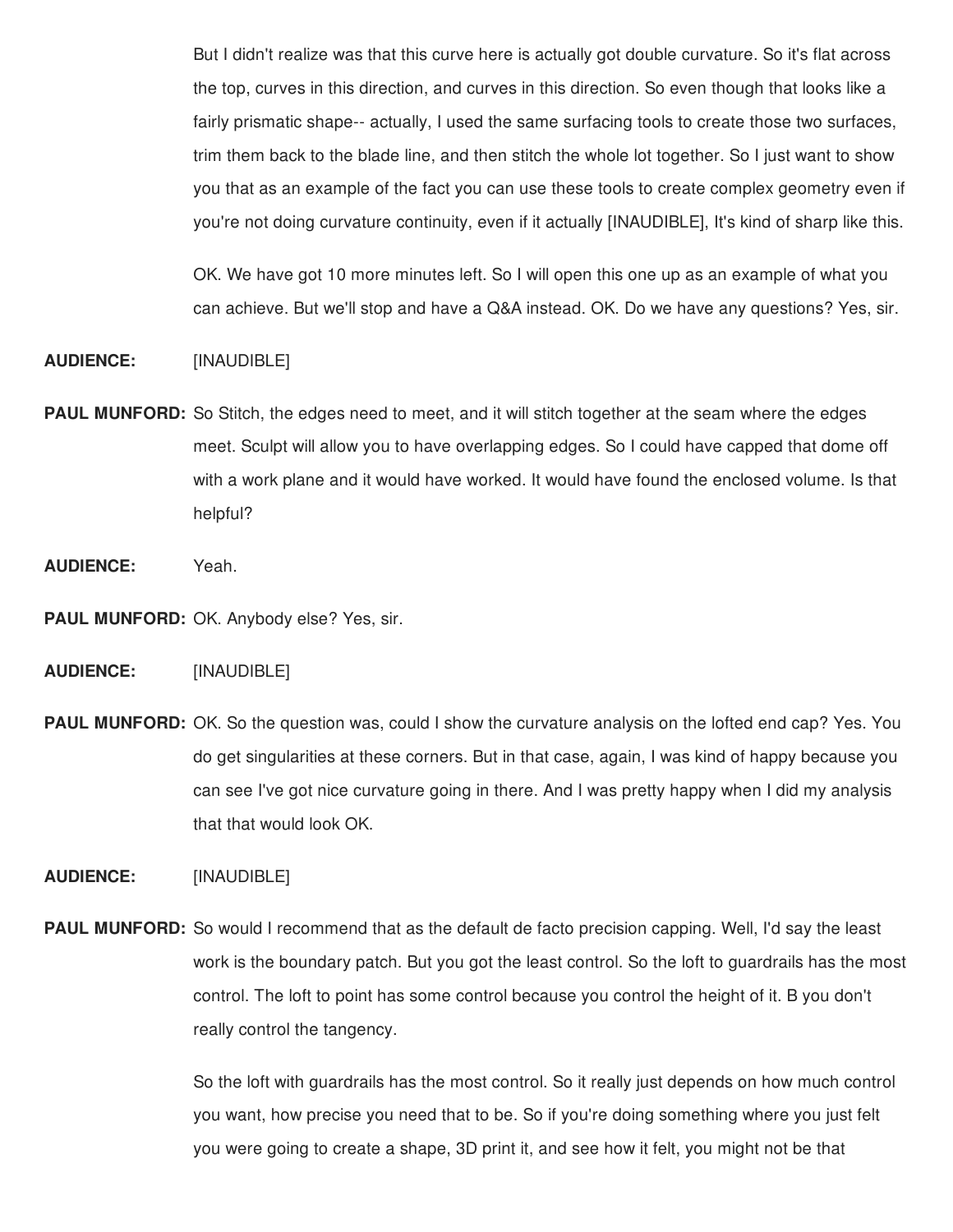worried. But if you had a high degree of tolerance where you want to just know that curve was correct, that's why I'd recommend you use the last version. Any other questions? Sir?

### **AUDIENCE:** [INAUDIBLE]

**PAUL MUNFORD:** So the question was are there any sheet material tools in Inventor you can use for developing surfaces? And the answer is yes. There is a sheet metal plug-in that comes default out of the box. But sheet metal will only unfold surfaces that are prismatic.

> So if it's based on a cylindrical curve or a cone shaped curve, it will develop them because it's developed them for being rolled or flat or brake pressed. But it won't do-- for example, if you were to do fabric, it won't develop stuff. For example, if you're doing fabric on a chair or cushion-- yeah, so you've got curvature in two directions at the same time. It won't develop those. There is a plug-in for Fusion 360 that somebody's developed that would do that sort of thing. Any other questions?

- **AUDIENCE:** Are these examples covered in the book?
- **PAUL MUNFORD:** These aren't covered in the book because the book's generic. The book covers everything Inventor. The book's this thick. It was written for the last eight years by a guy called Curtis Waguespack. He's done some amazing work. It's really good stuff. But the surfacing one was a video tutorial.

I've put most of what we've covered in the handout. But it's quite brief. So one of the things is when I present this stuff, I've got an hour and a half. So I wouldn't tell you it's possible. But I guarantee you won't learn it all in this one session. But if you know it's possible, you'll find your way back there.

Any other questions? So let me just finish up then. So this is a call to action from me. So I now work for an authoress reseller. But I've only been working there for the past three months. Actually, I've been presenting it a year, for the last four years. The first day I went to was 2005.

And for me, it's always been about-- OK. That's what I meant to say. I'm not up here because I'm the best qualified. That's certainly not the case. I'm not up here because I'm the most intelligent guy in the room. And that's not the case, definitely not either.

I'm up here because Autodesk University said, have you got something to share with people? I thought, you know what? I have. I got something I want to share.